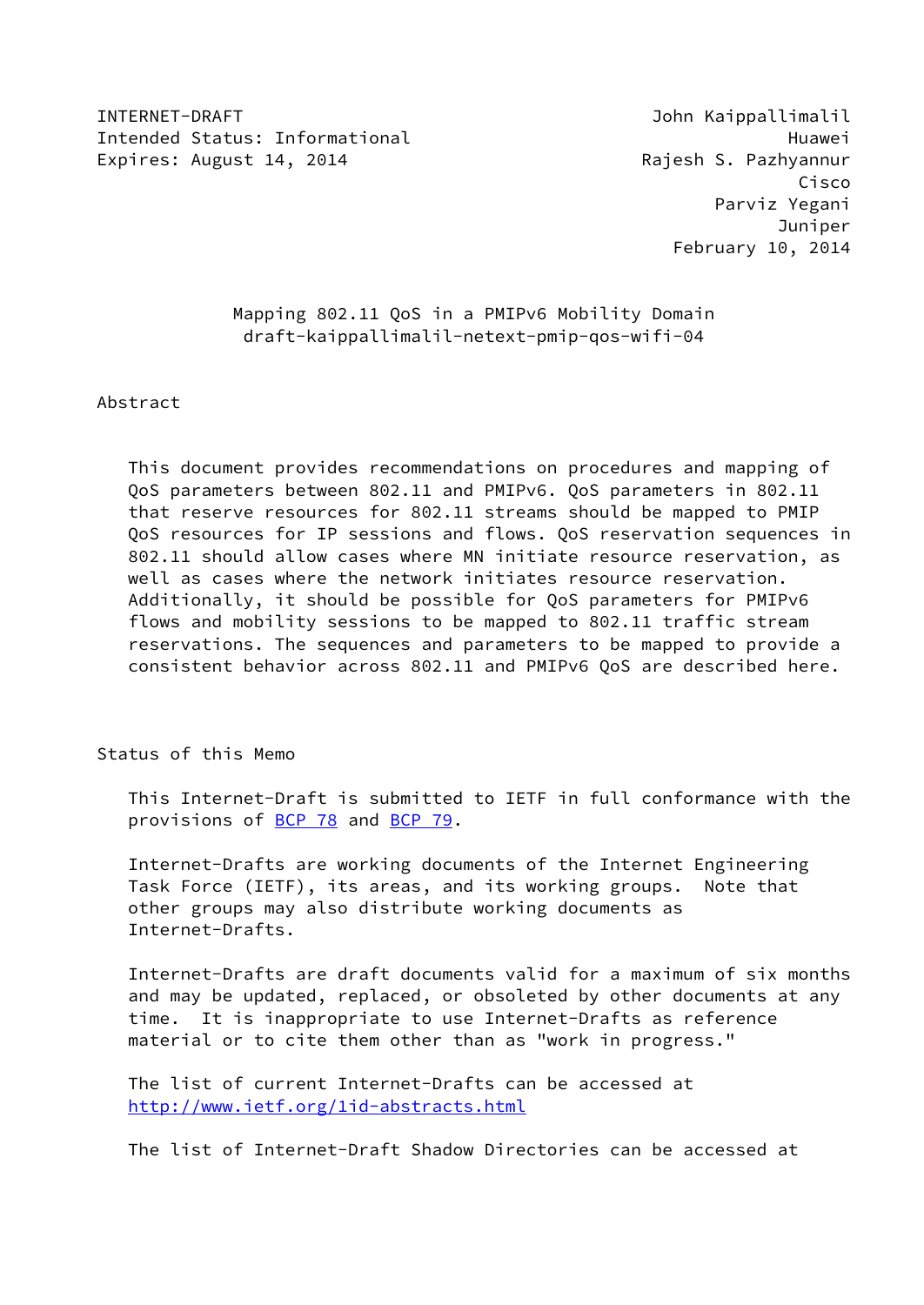# INTERNET DRAFT Mapping WiFi QoS in PMIPv6 February 10, 2014

<http://www.ietf.org/shadow.html>

Copyright and License Notice

 Copyright (c) 2014 IETF Trust and the persons identified as the document authors. All rights reserved.

This document is subject to **[BCP 78](https://datatracker.ietf.org/doc/pdf/bcp78)** and the IETF Trust's Legal Provisions Relating to IETF Documents [\(http://trustee.ietf.org/license-info](http://trustee.ietf.org/license-info)) in effect on the date of publication of this document. Please review these documents carefully, as they describe your rights and restrictions with respect to this document. Code Components extracted from this document must include Simplified BSD License text as described in Section 4.e of the Trust Legal Provisions and are provided without warranty as described in the Simplified BSD License.

## Table of Contents

| $\underline{1}$ . Introduction $\quad \ldots \ldots \ldots \ldots \ldots \ldots \ldots \ldots \ldots$ |  |
|-------------------------------------------------------------------------------------------------------|--|
|                                                                                                       |  |
|                                                                                                       |  |
|                                                                                                       |  |
| $2.$ End-to-End QoS with no Admission Control 6                                                       |  |
| $\underline{3}$ . End-to-End QoS with Admission Control 8                                             |  |
| $3.1$ . Case A: MN Initiates QoS Request 9                                                            |  |
| 3.2. Case B: Network Initiates QoS Signaling (802.11aa based) . 11                                    |  |
| 3.3. Case C: Hybrid (Network Initiated for PMIP, MN initiated                                         |  |
|                                                                                                       |  |
| 3.4. Case D: Network Initiated Release 14                                                             |  |
| 3.5. Case E: MN Initiated Release 16                                                                  |  |
| $\underline{3.6}$ . Service Guarantees in 802.11 17                                                   |  |
|                                                                                                       |  |
|                                                                                                       |  |
|                                                                                                       |  |
|                                                                                                       |  |
|                                                                                                       |  |
|                                                                                                       |  |
|                                                                                                       |  |
|                                                                                                       |  |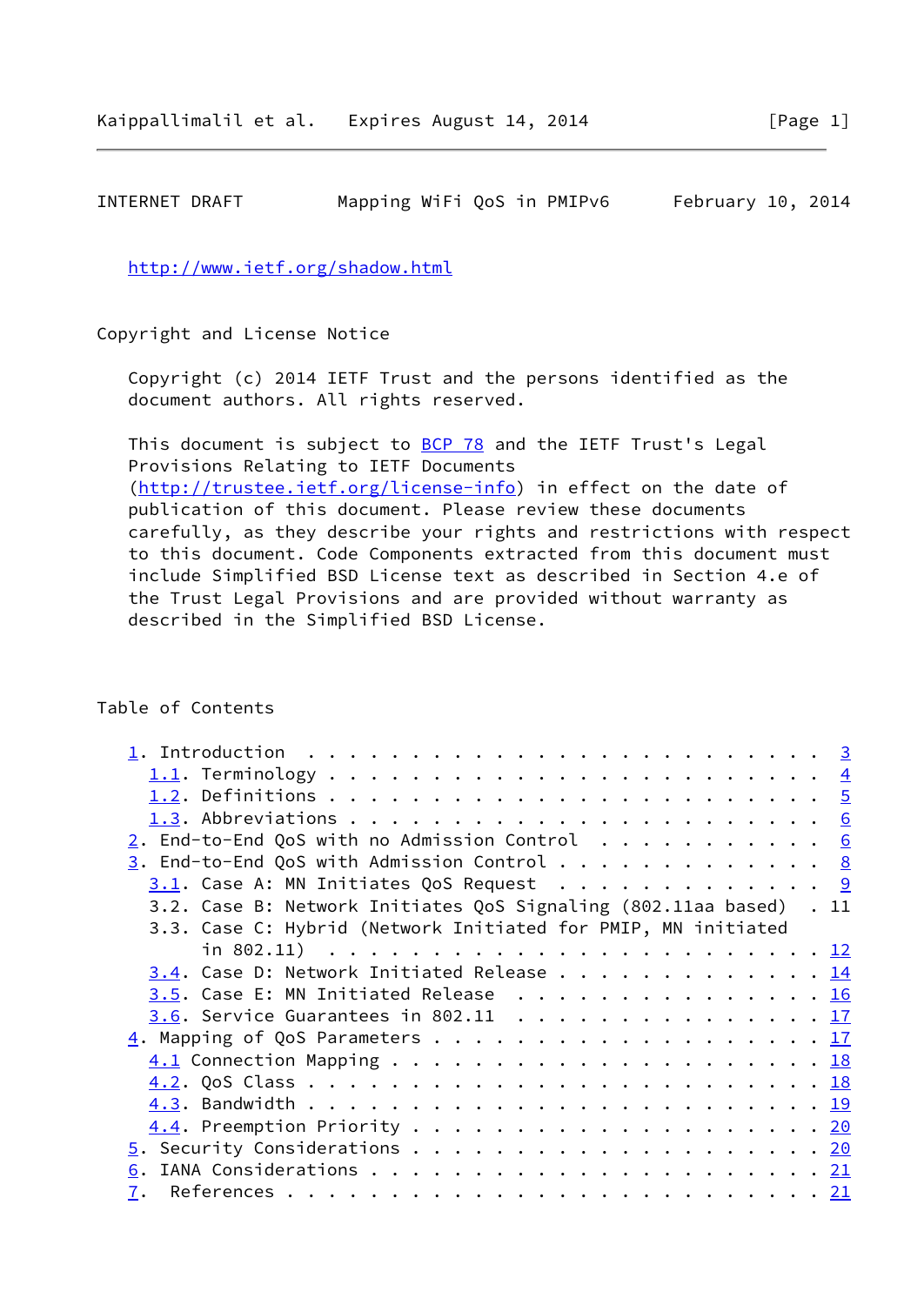| 7.1. Normative References 21                           |  |  |  |  |  |  |  |  |
|--------------------------------------------------------|--|--|--|--|--|--|--|--|
| 7.2. Informative References 21                         |  |  |  |  |  |  |  |  |
|                                                        |  |  |  |  |  |  |  |  |
| Appendix A: QoS in 802.11, PMIPv6 and 3GPP Networks 23 |  |  |  |  |  |  |  |  |
| A.1. OoS in IEEE 802.11 Networks 23                    |  |  |  |  |  |  |  |  |

Kaippallimalil et al. Expires August 14, 2014 [Page 2]

<span id="page-2-1"></span>

| INTERNET DRAFT | Mapping WiFi QoS in PMIPv6            | February 10, 2014 |  |
|----------------|---------------------------------------|-------------------|--|
|                | A.2. OoS in PMIPv6 Mobility domain 23 |                   |  |

### <span id="page-2-0"></span>[1](#page-2-0). Introduction

 802.11 networks can currently apply QoS policy by using ALG (Application Level Gateway) to detect an application (e.g. SIP signaling) and then install QoS for the corresponding IP flow on the Wireless LAN Controller (WLC)/ Access Point (AP). However, this is not a general mechanism and would require ALG or detection of application level semantics in the access to install the right QoS.

<span id="page-2-2"></span> [PMIP-QoS] describes a application neutral procedure to obtain QoS for PMIPv6 flows and sessions. However, there are differences in parameters and procedures that need to be mapped between PMIPv6 QoS and 802.11. PMIPv6 has the notion of QoS for mobility sessions and flows while in 802.11 these should correspond to QoS for 802.11 data frames. Parameters in 802.11 QoS do not always have a one-to-one correspondence in PMIPv6 QoS. Further, 802.11 and PMIP QoS procedures need to be aligned based on whether QoS setup is triggered by the MN or pushed by the the network, as well as working with WMM or 802.11aa mechanisms.

 This document provides information on using PMIPv6 QoS parameters for an MN connection over a 802.11 access network. The recommendations here allow for dynamic QoS policy information per Mobile Node (MN) and session to be configured by the 802.11 access network. PMIPv6 QoS signaling between MAG and LMA provisions the per MN QoS policies in the MAG. In the 802.11 access network modeled here, the MAG is located at the Access Point (AP)/ Wireless LAN Controller (WLC) . Figure 1 below provides an overview of the entities and protocols.

| . |
|---|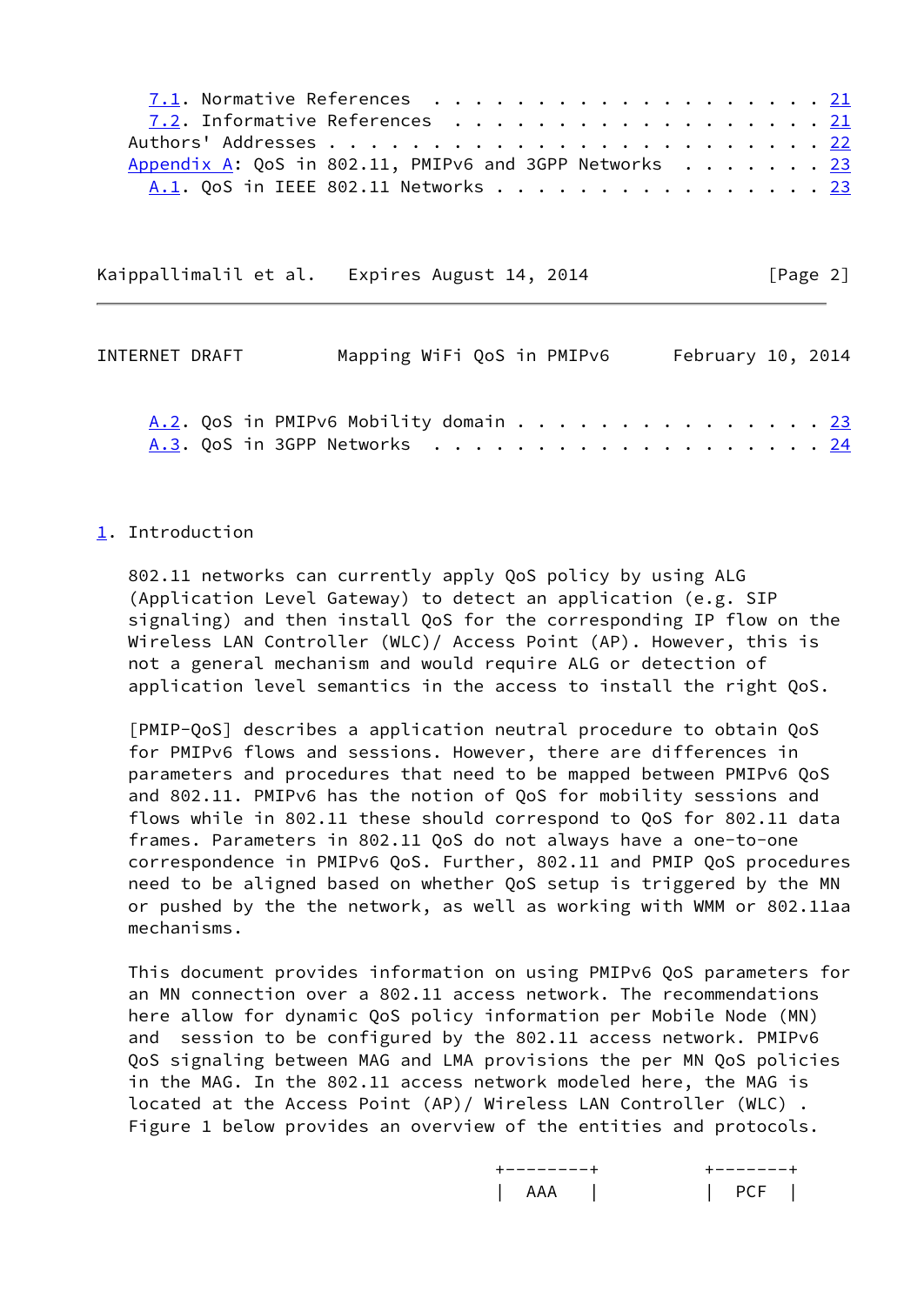

Figure 1: QoS Policy in 802.11 Access

MN and AP/WLC use 802.11 QoS mechanisms to setup admission controlled

Kaippallimalil et al. Expires August 14, 2014 [Page 3]

<span id="page-3-0"></span>INTERNET DRAFT Mapping WiFi QoS in PMIPv6 February 10, 2014

 flows. The AP/WLC is a MAG that requests for QoS policy from the LMA. The MN uses ADDTS (Add Traffic Stream) to setup QoS for a traffic stream between itself and the AP, and DELTS (Delete Traffic Stream) to delete that stream. In WMM [WMM 1.2.0], the AP advertises if admission control is mandatory for an access class. Admission control for best effort or background access classes is not recommended. In addition to WMM capability, 802.11aa allows for AP/WLC to support an ADDTS reservation request to the MN. This makes it simpler to support a PMIPv6 QoS request that is pushed to the AP/WLC.

 The parameter mapping recommendations described here support the procedures by which the 3GPP network provisions QoS per application dynamically or during authorization of the Mobile Node (MN). However, the 802.11 procedures described here are not limited to work for just the 3GPP policy provisioning. If PMIPv6 QoS parameters can be provisioned on the MAG via mechanisms defined in [\[PMIP-QoS](#page-2-2)], the 802.11 procedures can be applied in general for provisioning OoS in a 802.11 network.

 PMIPv6 QoS parameters need to be mapped to 802.11 QoS parameters. In some cases, there is no one-to-one mapping. And in other cases such as bandwidth, the values received in PMIP should be mapped to the right 802.11 parameters. This document provides recommendations to perform QoS mapping between PMIPv6 and 802.11 QoS.

 [PMIP-QoS] does not explicitly describe how the QoS signaling and QoS sub-options map into corresponding signaling and parameters in the 802.11 access network. This mapping and the procedures in the 802.11 network to setup procedures are the focus of this document. The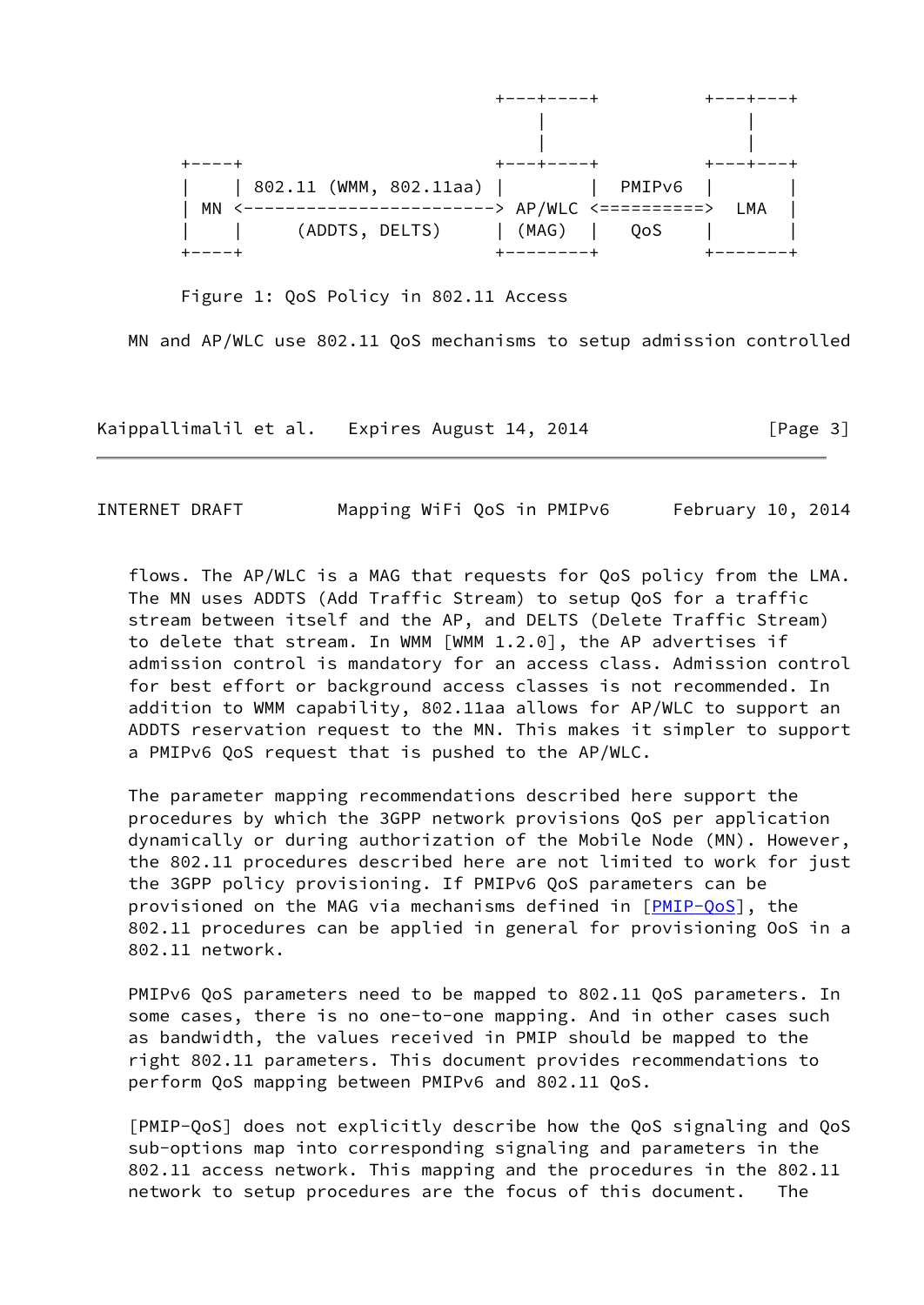end-to-end flow spanning 802.11 access and PMIPv6 domain and the QoS parameters in both segments are described here. Thus, it provides a systematic way to map the various QoS parameters available in initial authorization, as well as setup of new sessions (such as a voice/video call). The mapping recommendations allow for proper provisioning and consistent interpretation between the various QoS parameters provided by PMIP QoS, and 802.11.

 The rest of the document is organized as follows. Chapter 2 provides an overview of establishing mobility sessions with no admission control. These mechanisms are specified in [PMIP QoS] and outlined here since the mobility session established is the basis for subsequent admission controlled requests for flows. Chapter 3 describes how end to end QoS with 802.11 admission control is achieved. The mapping of parameters between 802.11 and PMIP QoS is described in Chapter 5.

<span id="page-4-0"></span>[1.1](#page-4-0). Terminology

| Kaippallimalil et al.<br>Expires August 14, 2014 | [Page 4] |  |  |  |  |  |  |  |  |
|--------------------------------------------------|----------|--|--|--|--|--|--|--|--|
|--------------------------------------------------|----------|--|--|--|--|--|--|--|--|

<span id="page-4-2"></span>

| INTERNET DRAFT | Mapping WiFi QoS in PMIPv6 |  | February 10, 2014 |  |
|----------------|----------------------------|--|-------------------|--|
|----------------|----------------------------|--|-------------------|--|

 The key words "MUST", "MUST NOT", "REQUIRED", "SHALL", "SHALL NOT", "SHOULD", "SHOULD NOT", "RECOMMENDED", "MAY", and "OPTIONAL" in this document are to be interpreted as described in [RFC 2119 \[RFC2119](https://datatracker.ietf.org/doc/pdf/rfc2119)].

#### <span id="page-4-1"></span>[1.2](#page-4-1). Definitions

 Guaranteed Bit Rate (GBR) GBR in a mobile network defines the guaranteed (reserved) bit rate resources of service data flow on a connection (bearer) [\[TS23.203](#page-24-1)].

 Maximum Bit Rate (AMBR) MBR represents the maximum bandwidth of a flow with reservation.

 Aggregate Maximum Bit Rate (MBR) AMBR represents the total bandwidth that all flows of a user is allowed. AMBR does not include flows with reservation.

 Allocation Retention Priority (ARP) ARP is used in the mobile network to determine the order in which resources for a flow may be preempted during severe congestion or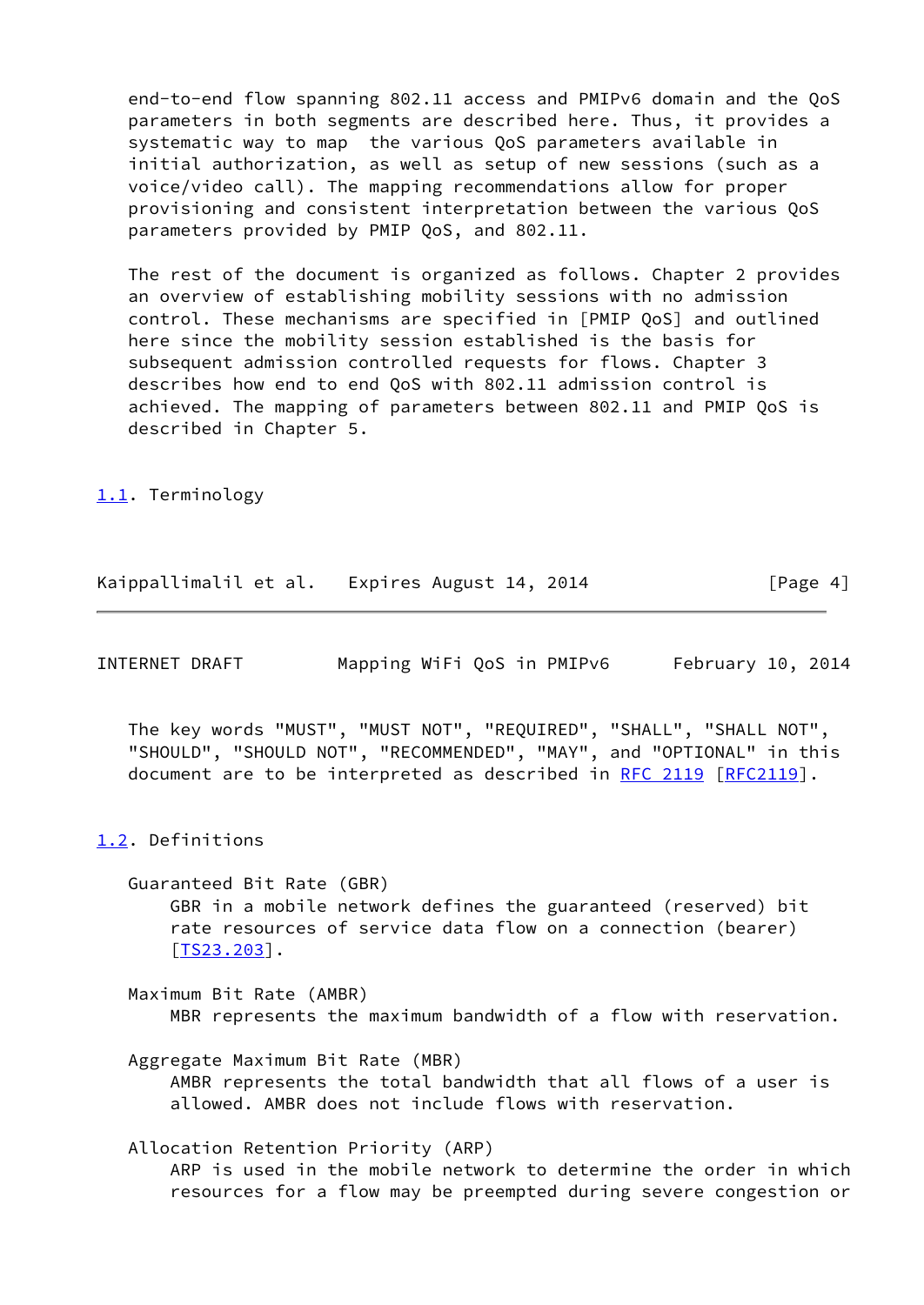other resource limitation. ARP of 1 is the highest priority while 15 is the lowest [\[TS23.203](#page-24-1)].

#### Peak Data Rate

 In WMM, Peak Data Rate specifies the maximum data rate in bits per second. The Maximum Data Rate does not include the MAC and PHY overheads [WMM 1.2.0].

#### Mean Data Rate

 This is the average data rate in bits per second. The Mean Data Rate does not include the MAC and PHY overheads [WMM1.2.0]

### Minimum Data Rate

 In WMM, Minimum Data Rate specifies the minimum data rate in bits per second. The Minimum Data Rate does not include the MAC and PHY overheads [WMM 1.2.0].

#### TSPEC

 The TSPEC element in 802.11 contains the set of parameters that define the characteristics and QoS expectations of a traffic flow.

#### TCLAS

 The TCLAS element specifies an element that contains a set of parameters necessary to identify incoming MSDU (MAC Service Data Unit) that belong to a particular TS (Traffic Stream) [802.11].

|  | Kaippallimalil et al. Expires August 14, 2014 | [Page 5] |
|--|-----------------------------------------------|----------|
|--|-----------------------------------------------|----------|

<span id="page-5-1"></span>

| INTERNET DRAFT | Mapping WiFi QoS in PMIPv6 |  | February 10, 2014 |  |
|----------------|----------------------------|--|-------------------|--|
|----------------|----------------------------|--|-------------------|--|

#### <span id="page-5-0"></span>[1.3](#page-5-0). Abbreviations

| 3GPP        | Third Generation Partnership Project    |
|-------------|-----------------------------------------|
| AAA         | Authentication Authorization Accounting |
| <b>AMBR</b> | Aggregate Maximum Bit Rate              |
| ARP         | Allocation and Retention Priority       |
| AP          | Access Point                            |
| <b>DSCP</b> | Differentiated Services Code Point      |
| EPC.        | Enhanced Packet Core                    |
| <b>GBR</b>  | Guaranteed Bit Rate                     |
| MAG         | Mobility Access Gateway                 |
| MBR         | Maximum Bit Rate                        |
| МN          | Mobile Node                             |
| <b>PCF</b>  | Policy Control Function                 |
| PDN-GW      | Packet Data Network Gateway             |
|             |                                         |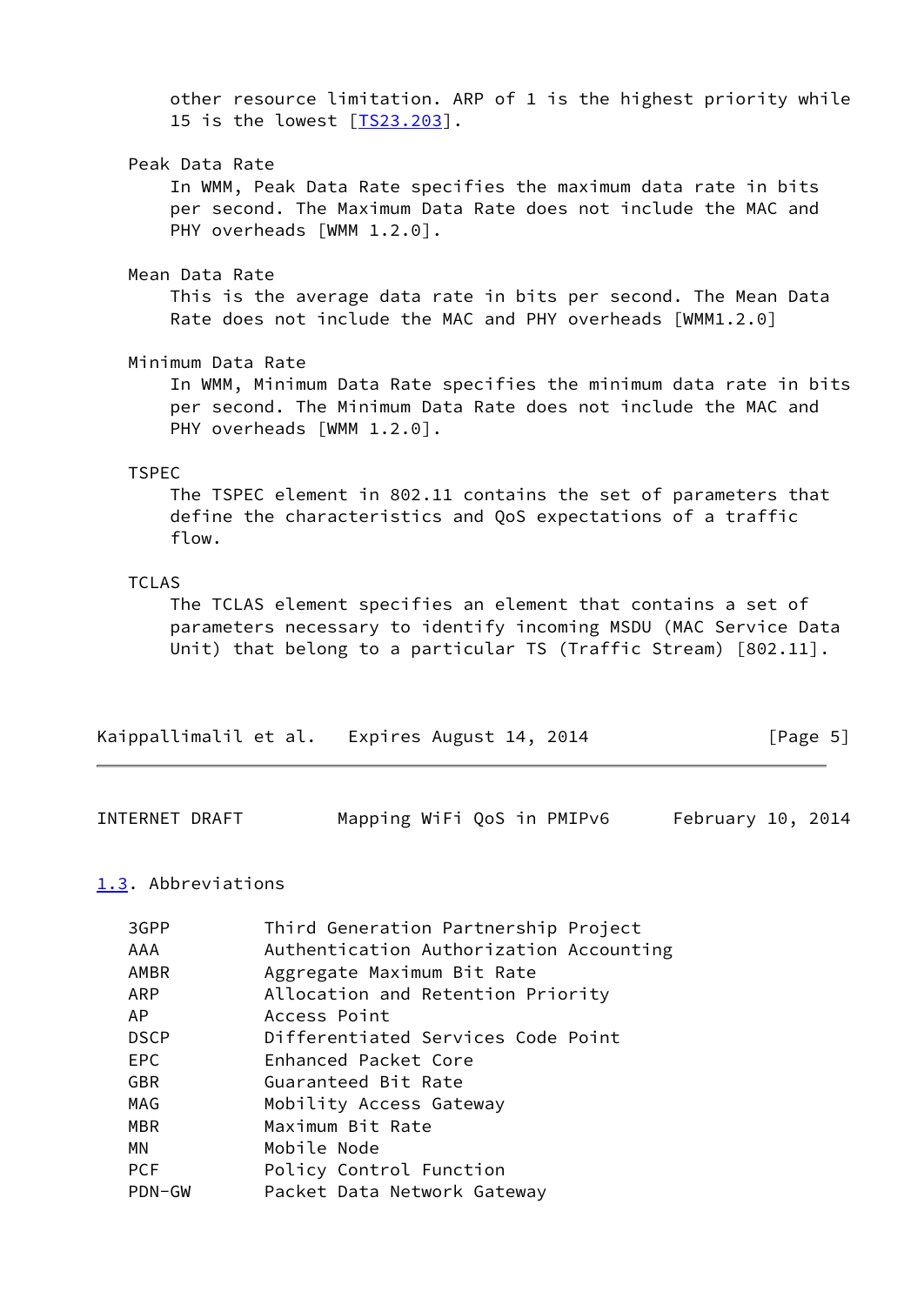| QCI          | QoS Class Indicator       |
|--------------|---------------------------|
| QoS          | Quality of Service        |
| <b>TCLAS</b> | Type Classification       |
| <b>TSPEC</b> | Traffic Conditioning Spec |
| <b>WLC</b>   | Wireless Controller       |

<span id="page-6-0"></span>[2](#page-6-0). End-to-End QoS with no Admission Control

 PMIPv6 and 802.11 QoS with no admission control is specified in [PMIP QoS]. This section is provided as background here since prior to the establishment of an admission controlled flow, a mobility session as described here is established. IETF [\(RFC 4594](https://datatracker.ietf.org/doc/pdf/rfc4594)) and GSMA have defined mapping between DSCP and IEEE 802.11 UP (User Priority). The AP/WLC (MAG) should be pre-configured to use the mapping from one of these specifications.

 An MN that attempts to connect to a 802.11 network typically authenticates first and may have an authorization profile downloaded. The AP/WLC may use the QoS profile for the MN for policing flows. However, the network can obtain more dynamic policy that corresponds to current mobile network conditions and preferences using PMIP QoS.



INTERNET DRAFT Mapping WiFi QoS in PMIPv6 February 10, 2014

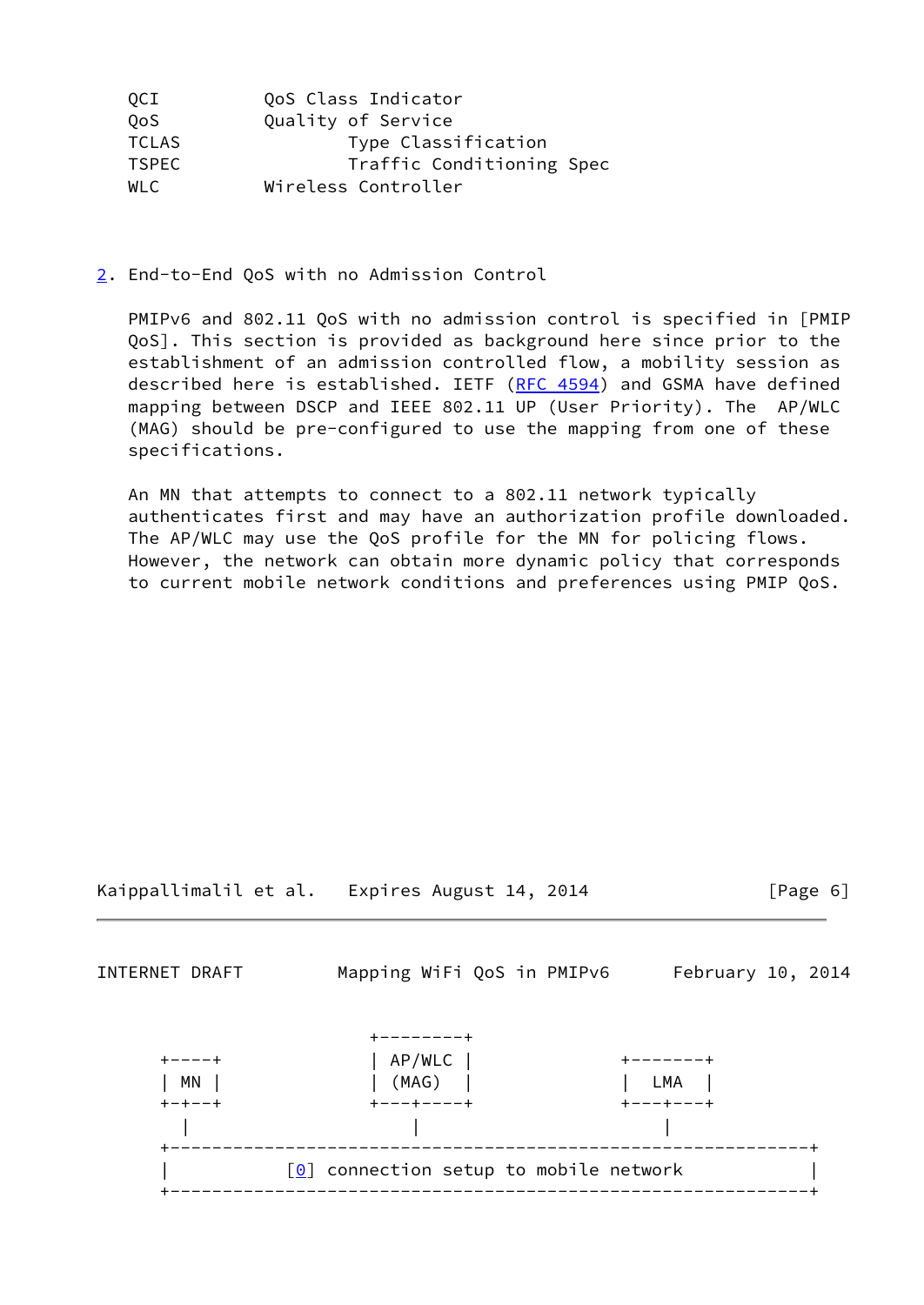

Figure 2: Default connection setup

- <span id="page-7-1"></span> [0] MN signals to setup connection. The AP/WLC obtains an authorization profile that includes QoS information, or may have an administratively configured profile with QoS information.
- <span id="page-7-2"></span>[1] The completion of 802.11 and IP setup serves as a trigger for the MAG (AP/WLC) to request for dynamic QoS parameters. The MAG sends a PBU containing QoS Option with operation code set to ALLOCATE, and DSCP, QoS Attributes set to initially authorized values for the MN's default connection (QoS-i).

 This request is for QoS of all flows of a connectivity session of the MN and includes DSCP, Per-MN-Agg-Max-DL-Bit-Rate, Per-MN- Agg-Max-UL-Bit-Rate, Per-Session-Agg-Max-DL-Bit-Rate, Per- Session-Agg-Max-UL-Bit-Rate and Allocation-Retention-Priority fields derived from the MN initial authorization profile. The Traffic Selector field should not be present.

<span id="page-7-3"></span>[2] The LMA queries the policy server and obtains a response. The policy server may grant the QoS requested or may change the QoS levels based on network or other dynamic conditions (QoS-r in figure). This example assumes that the LMA cannot provide the QoS requested by the MAG.

 The LMA sets the operational code to NEGOTIATE and responds with downgraded parameters for DSCP, Per-MN-Agg-Max-DL-Bit-Rate, Per- MN-Agg-Max-UL-Bit-Rate, Per-Session-Agg-Max-DL-Bit-Rate, Per-

Kaippallimalil et al. Expires August 14, 2014 [Page 7]

<span id="page-7-0"></span>INTERNET DRAFT Mapping WiFi QoS in PMIPv6 February 10, 2014

Session-Agg-Max-UL-Bit-Rate and Allocation-Retention-Priority.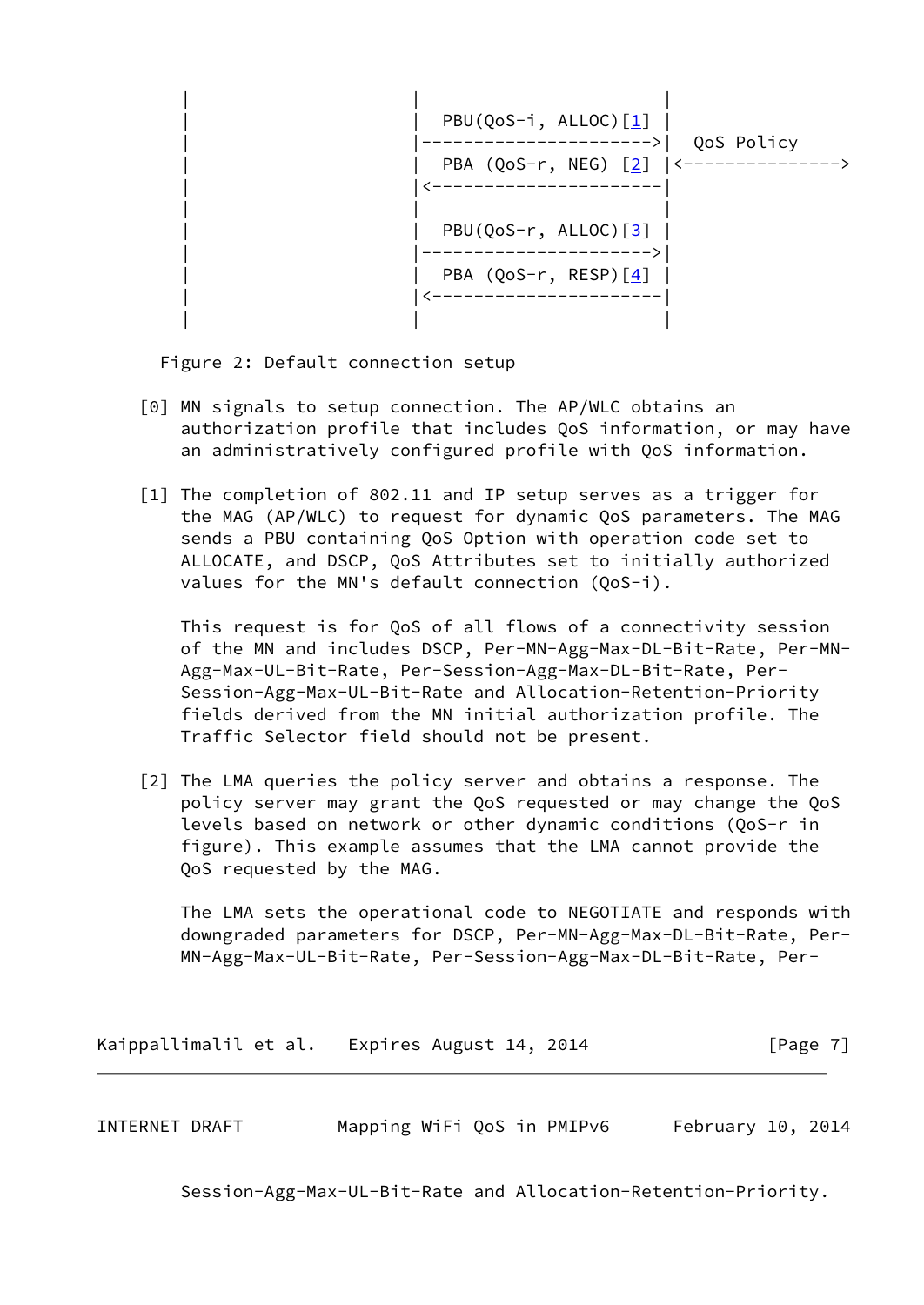The Traffic Selector field is not present since the provisioning applies to the entire PMIPv6 connectivity session.

- <span id="page-8-1"></span> [3] The MAG receives the downgraded QoS and sends a revised PBU with the QoS options that the LMA is prepared to offer. The operational code is set to ALLOCATE.
- <span id="page-8-2"></span>[4] The LMA can accept the requested QoS. The LMA sends a PBA message with the revised QoS options and operational code set to RESPONSE.

 The new QoS values will be used by the MAG to police flows of the MN and will supercede earlier (or initially) provisioned QoS values. MAG polices session flows to not exceed Per-Session-Agg-Max-DL-Bit-Rate, Per-Session-Agg-Max-UL-Bit-Rate. If there are multiple sessions, the total bandwidth should not exceed Per-MN-Agg-Max-DL-Bit-Rate, Per-MN- Agg-Max-UL-Bit-Rate.

<span id="page-8-0"></span>[3](#page-8-0). End-to-End QoS with Admission Control

 This section outlines a few use cases to illustrate how parameters and mapping are applied for flows that require admission control. These cases illustrate the various provisioning sequences and mechanisms. It is not intended to be exhaustive.

 The general procedure here is that a flow that requires admission control is part of a PMIPv6 connectivity session. QoS options for the overall session are provisioned as described in [section 2](#page-6-0). As a result of some application layer signaling, specific flows of the application may require admission controlled QoS which can be provisioned on a per flow basis.

 There are two main types of interaction possible to provision QoS for flows that require admission control - one case is where the MN initiates the QoS request and the network provisions the resources. The second is where the network provisions resources as a result of some out of band signaling (like application signaling). In the second scenario, if the MN supports 802.11aa, the network can push the QoS configuration to the MN. If the MN only supports WMM QoS, then MN requests for QoS for the 802.11 segment and the MAG provisions based on QoS already provisioned for the MN. These three cases are described in sections  $3.1 - 3.3$  $3.1 - 3.3$ .

 In each of the sequences, QoS parameters need to be mapped between 802.11 and PMIPv6. The table below provides an overview of the mapping for establishing QoS for an admission controlled flow.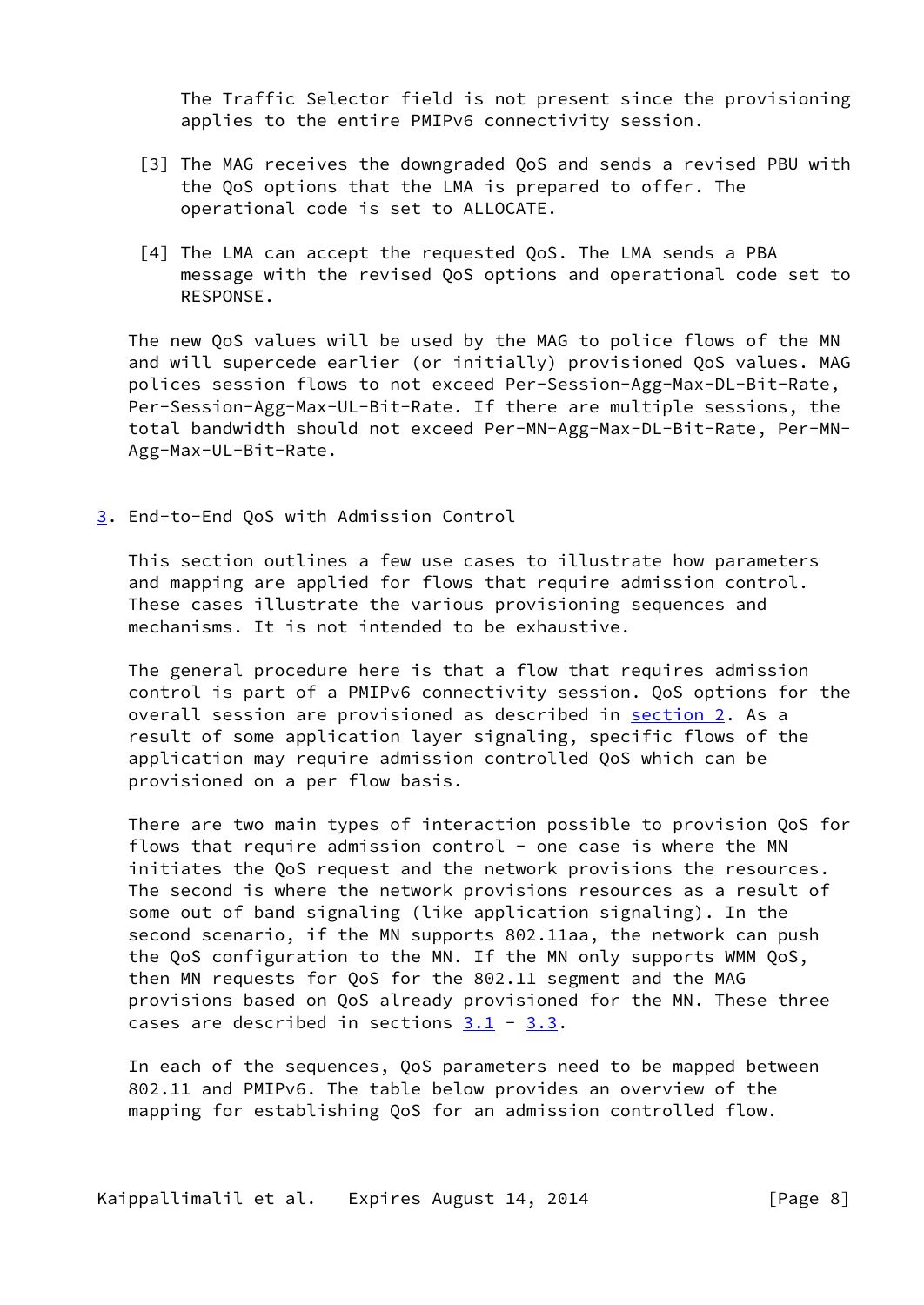<span id="page-9-1"></span>

 Further details of the parameters and mappings are provided in [section 4](#page-18-2).

| $MN \leftarrow-> AP/WLC(802.11)$                                                                                                                          | AP/WLC(MAG) <--> LMA PMIPv6                                                                                |
|-----------------------------------------------------------------------------------------------------------------------------------------------------------|------------------------------------------------------------------------------------------------------------|
| (TCLAS) TCP/UDP IP<br>(TCLAS) User Priority                                                                                                               | Traffic Selector (IP flow)<br><b>DSCP</b>                                                                  |
| (TSPEC)Minimum Data Rate, DL<br>(TSPEC) Minimum Data Rate, UL<br>(TSPEC) Mean Data Rate UL/DL<br>(TSPEC) Peak Data Rate, DL<br>(TSPEC) Peak Data Rate, UL | Guaranteed-DL-Bit-Rate<br>Guaranteed-UL-Bit-Rate<br>Aggregate-Max-DL-Bit-Rate<br>Aggregate-Max-UL-Bit-Rate |

Table 1: 802.11 - PMIPv6 QoS Parameter Mapping

<span id="page-9-0"></span>[3.1](#page-9-0). Case A: MN Initiates QoS Request

 During an MN flow setup that requires admission control in the 802.11 network, QoS parameters for the flow needs to be provisioned. This procedure outlines the case where the MN is configured (e.g. in SIM) to start the QoS signaling. In this case, the MN sends an ADDTS request indicating the QoS required for the flow. The AP/WLC (MAG) obtains the corresponding level of QoS to be granted to the flow by PMIPv6 PBU/PBA sequence with QoS options with the LMA. Details of the QoS provisioning for the flow are described below.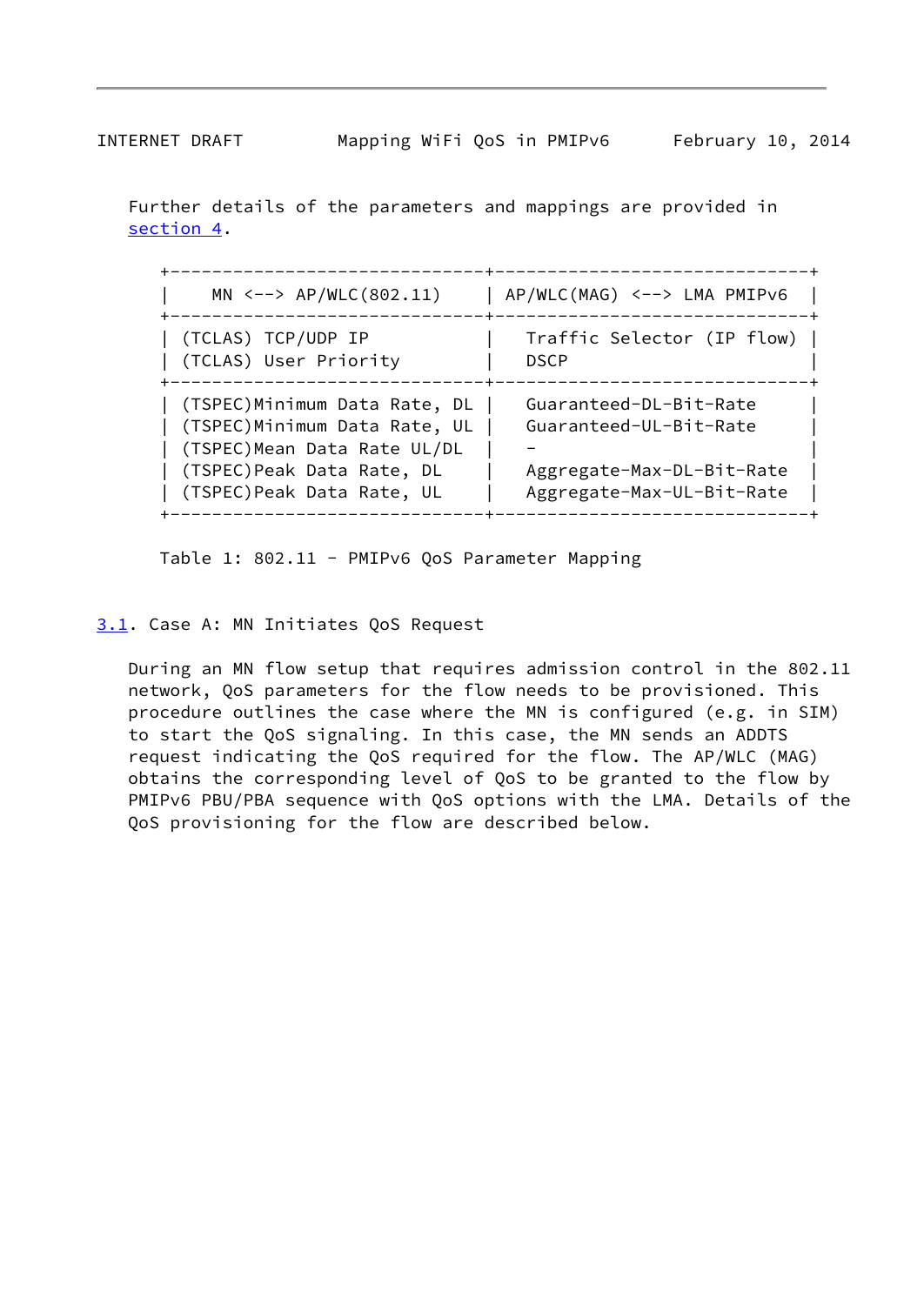INTERNET DRAFT Mapping WiFi QoS in PMIPv6 February 10, 2014



Figure 3: MN initiated QoS setup

- [0] The MN has a best effort connectivity session as described in [section 2](#page-6-0). This allows the MN to perform application level signaling and setup.
- [1] The trigger for MN to request QoS is an upper layer notification. This may be the result of end-to-end application signaling and setup procedures (e.g. SIP)

 If the MN is configured to start QoS signaling, the MN sends an ADDTS request with TSPEC and TCLAS identifying the flow for which QoS is requested. The TSPECs for both uplink and downlink in this request should contain the Minimum Data Rate and Peak Data Rate .

[2] If there are sufficient resources at the AP/WLC to satisfy the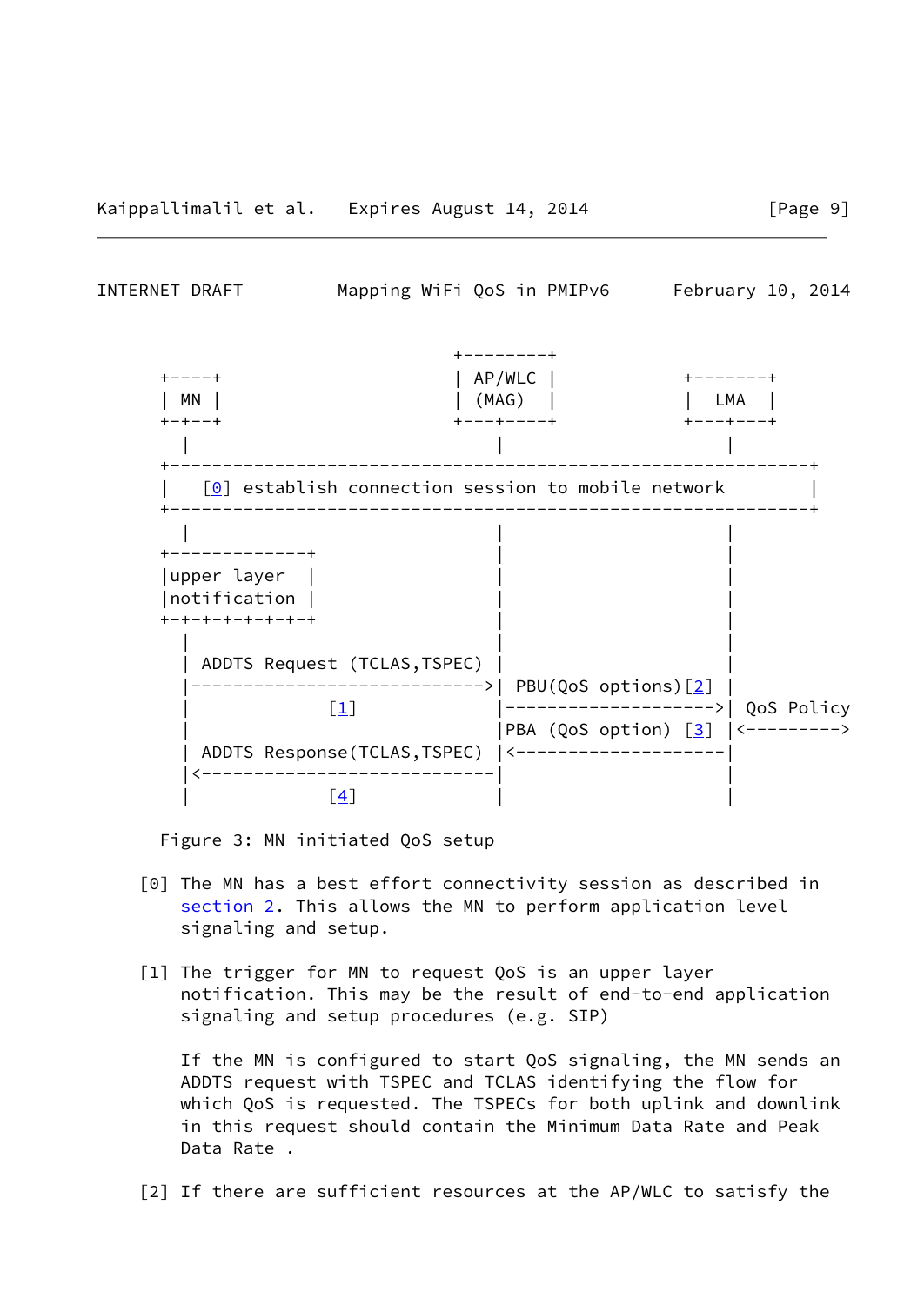request, the MAG (AP/WLC sends a PBU with QoS options, operational code ALLOCATE and Traffic Selector identifying the flow. The Traffic selector is derived from the TCLAS to identify the flow requesting QoS. 802.11 QoS parameters in TSPEC are mapped to PMIPv6 parameters. The mapping of TCLAS and TSPEC parameters to PMIPv6 is shown in Table 1.

[3] The LMA obtains the authorized QoS for the flow and responds to the MAG with operational code set to RESPONSE. Mapping of PMIPv6

Kaippallimalil et al. Expires August 14, 2014 [Page 10]

INTERNET DRAFT Mapping WiFi QoS in PMIPv6 February 10, 2014

parameters to 802.11 TSPEC and TCLAS is shown in Table 1.

 In networks like 3GPP, the reserved bandwidth for flows are accounted separately from the non-reserved session bandwidth. The Traffic Selector identifies the flow for which the QoS reservations are made.

 [4] The AP/WLC (MAG) provisions the corresponding QoS and replies with ADDTS Response containing authorized QoS in TSPEC and flow identification in TSPEC.

 The AP/WLC polices these flows according to the QoS provisioning.

<span id="page-11-0"></span>[3.2](#page-11-0). Case B: Network Initiates QoS Signaling (802.11aa based)

 In some cases (e.g. LTE/SAE), the policy server in the network may be configured to initiate the policy reservation request for a flow. This use case illustrates how an MN and 802.11 network that support 802.11aa can provision QoS to flows of the MN that when the policy server pushes the reservation request.

|          | AP/WLC                                               | . - - - - - |
|----------|------------------------------------------------------|-------------|
| ΜN       | (MAG)                                                | LMA         |
| $+-+--+$ | $--++----++$                                         | ---+---+    |
|          |                                                      |             |
|          | $[0]$ establish connection session to mobile network |             |
|          |                                                      |             |
|          |                                                      |             |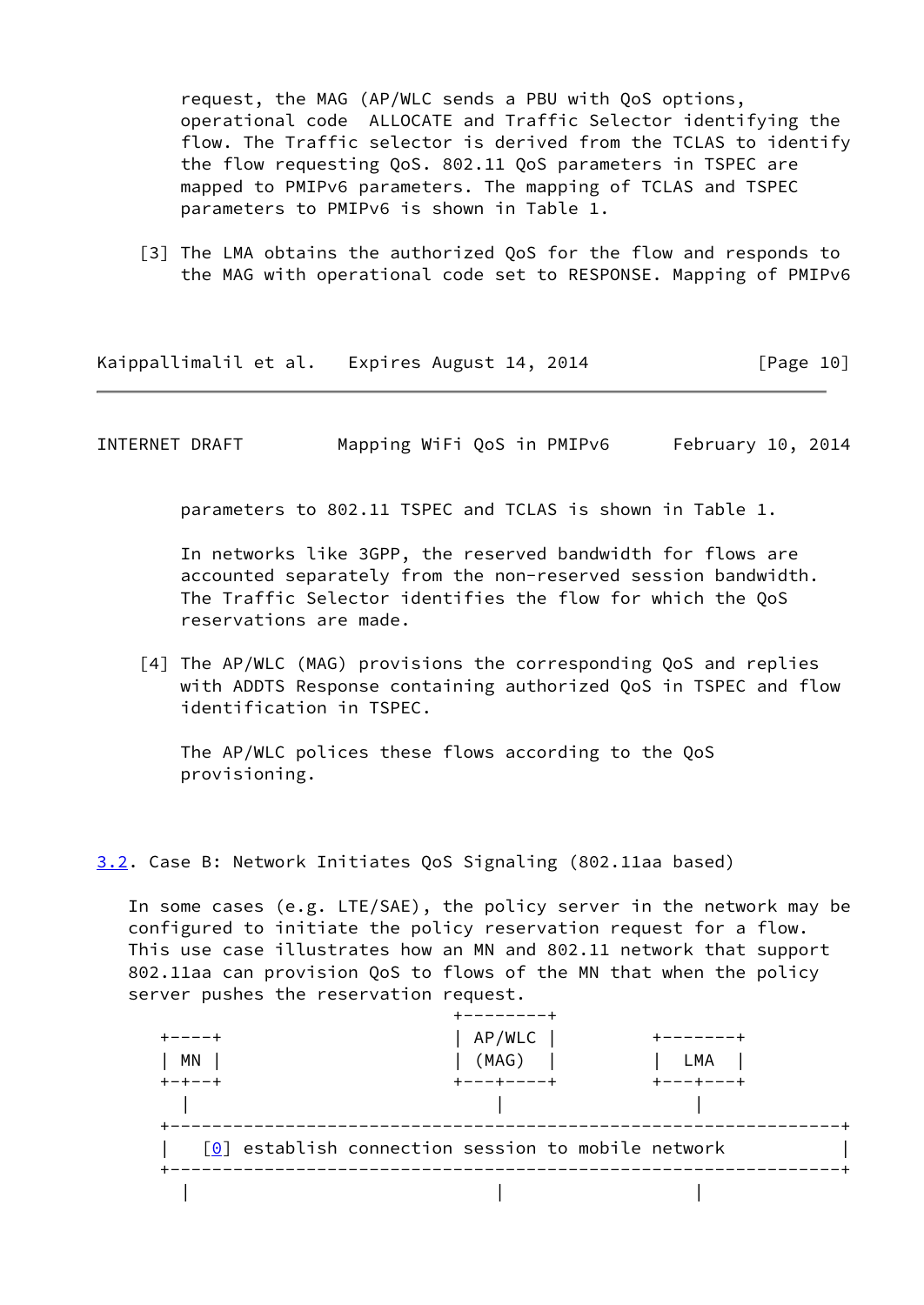

Figure 4: Network initiated QoS setup with 802.11aa

 [0] The MN sets up best effort connectivity session as described in Case A. This allows the MN to perform application level

Kaippallimalil et al. Expires August 14, 2014 [Page 11]

<span id="page-12-0"></span>INTERNET DRAFT Mapping WiFi QoS in PMIPv6 February 10, 2014

signaling and setup.

 [1] The policy server sends a QoS reservation request to the LMA. This is usually sent in response to an application that requests the policy server for higher QoS for some of its flows.

The LMA reserves resources for the flow requested.

 [2] LMA sends PMIP UPN (Update Notification) to the MAG with QoS parameters for the flow for which the LMA reserved resources in step  $\lceil \frac{1}{2} \rceil$ . In UPN, the operational code in QoS option is set to ALLOCATE and the Traffic Selector identifies the flow for QoS.

 The LMA QoS parameters include Guaranteed-DL-Bit- Rate/Guaranteed-UL-Bit-Rate and Aggregate-Max-DL-Bit- Rate/Aggregate-Max-UL-Bit-Rate for the flow. In networks like 3GPP, the reserved bandwidth for flows are accounted separately from the non-reserved session bandwidth.

[3] If there are sufficient resources to satisfy the request, the AP/WLC (MAG) sends an ADDTS Reserve Request (802.11aa) specifying the QoS reserved for the traffic stream including TSPEC and TCLAS element mapped from PMIP QoS Traffic Selector to identify the flow.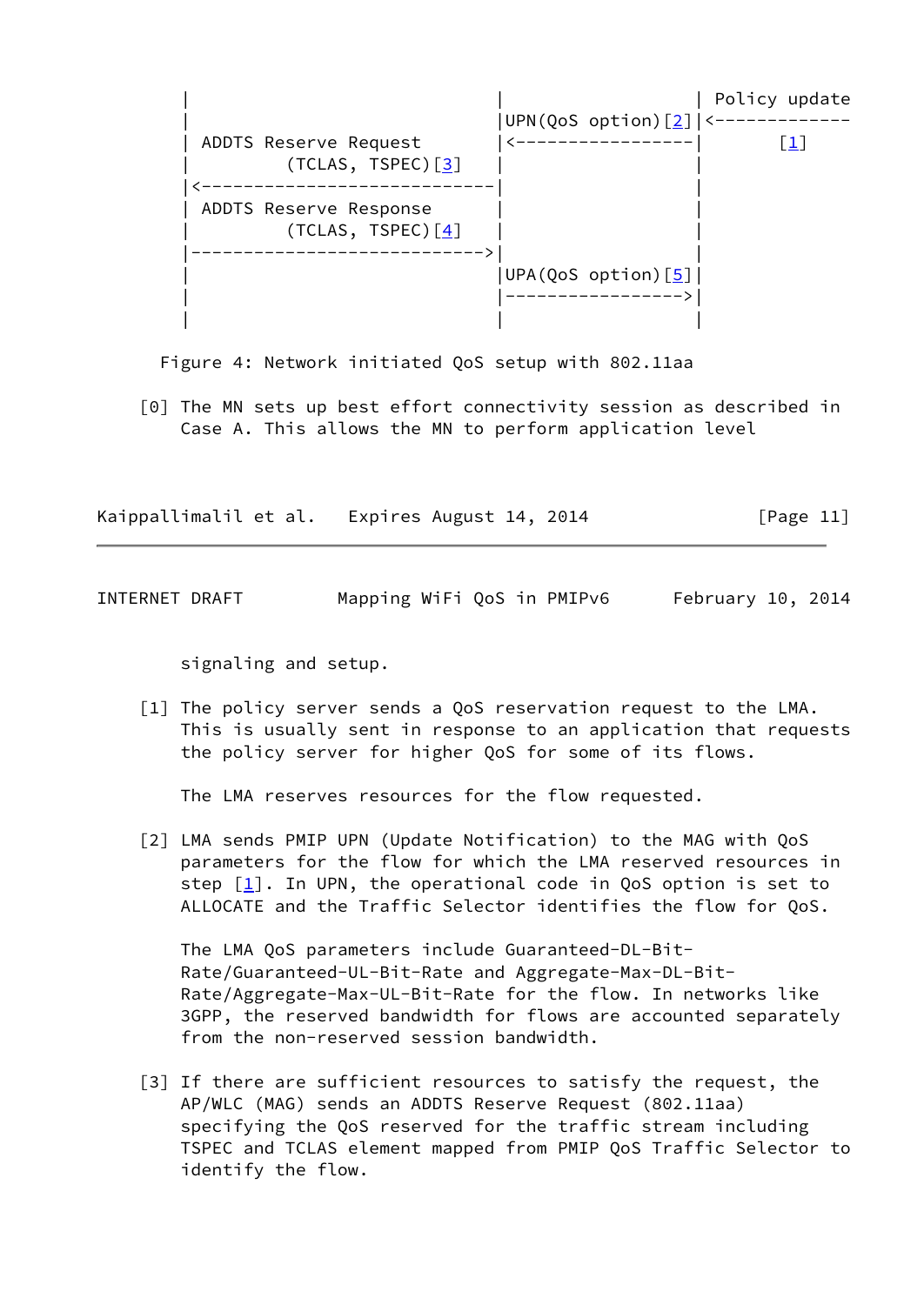PMIPv6 parameters are mapped to TCLAS and TSPEC as shown in Table 1.

 If there are insufficient resources at the AP/WLC, the MAG will not send and ADDTS message and will continue processing of step [\[5\]](#page-13-1).

- [4] MN accepts the QoS reserved in the network and replies with ADDTS Reserve Response.
- <span id="page-13-1"></span> [5] The MAG (AP/WLC) replies with UPA confirming the acceptance of QoS options and operational code set to RESPONSE. The AP/WLC police flows based on the new QoS.

 If there are insufficient resources at the AP/WLC, the MAG sends a response with UPA status code set to CANNOT\_MEET\_QOS\_SERVICE\_REQUEST.

<span id="page-13-0"></span>[3.3](#page-13-0). Case C: Hybrid (Network Initiated for PMIP, MN initiated in 802.11)

This use case outlines a scenario where an MN attaches to the 802.11

| Kaippallimalil et al. | Expires August 14, 2014 | [Page 12] |
|-----------------------|-------------------------|-----------|
|-----------------------|-------------------------|-----------|

INTERNET DRAFT Mapping WiFi QoS in PMIPv6 February 10, 2014

 and then obtains services in the mobile network. When the MN attaches, PMIP signaling between the MAG and LMA establishes mobile connection and related QoS. Subsequently, the MN starts an application that requires dedicated bandwidth resources and signals that using TSPEC/ADDTS request. The details of this sequence are described below.

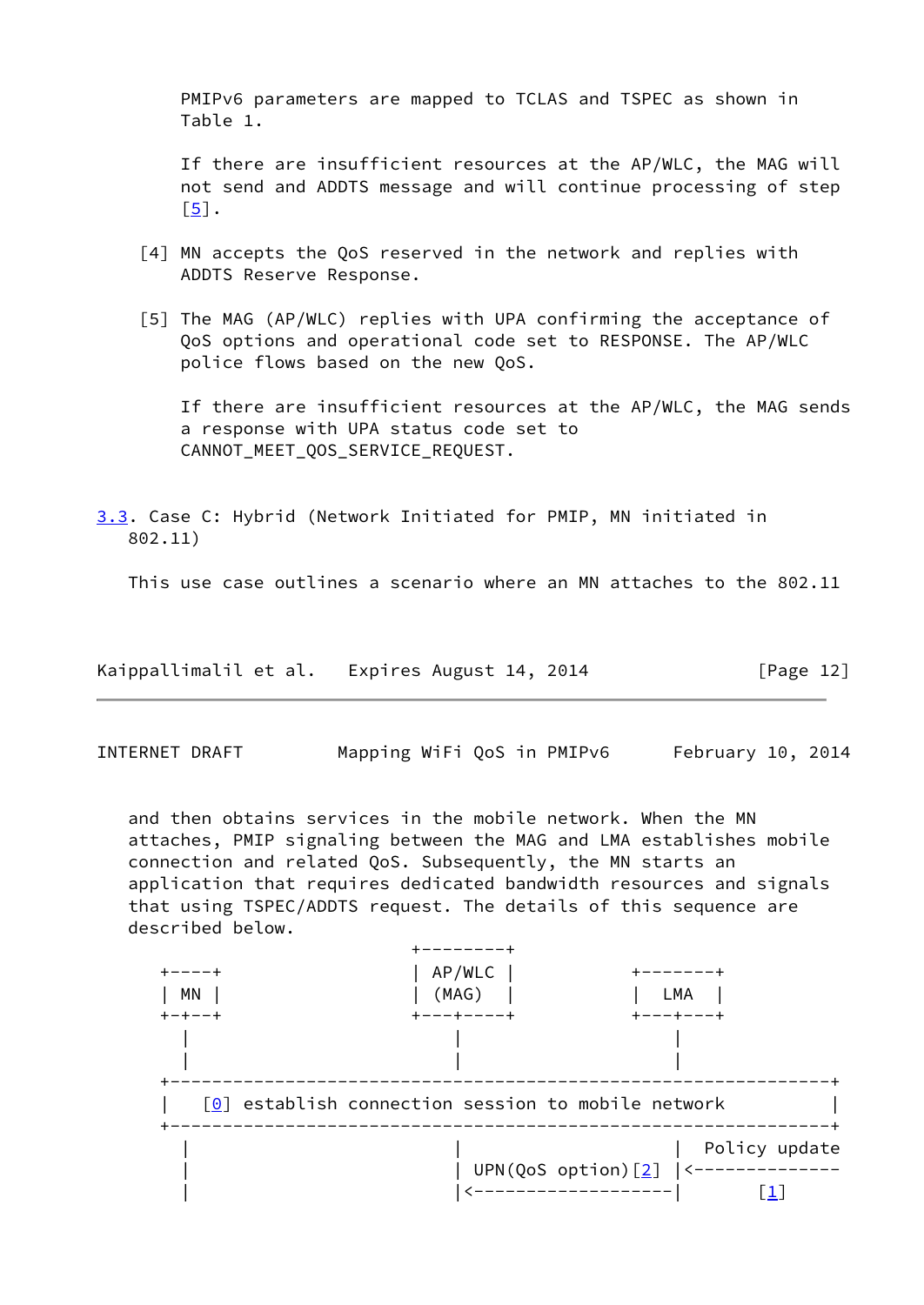|                          | UPA(QoS option) $\boxed{3}$ |
|--------------------------|-----------------------------|
| upper layer              |                             |
| notification             |                             |
| +-+-+-+-+-+-+-+          |                             |
| ADDTS Request(TSPEC) [4] |                             |
| ADDTS Response(TSPEC)[5] |                             |
|                          |                             |
|                          |                             |

Figure 5: Network initiated QoS setup with WMM

- [0] The MN sets up best effort connectivity session as described in Case A. This allows the MN to perform application level signaling and setup.
- [1] The policy server sends a QoS reservation request to the LMA. This is usually sent in response to an application that requests the policy server for higher QoS for some of its flows.

The LMA reserves resources for the flow requested.

 [2] LMA sends PMIP UPN (Update Notification) to the MAG with QoS option operational code set to ALLOCATE and QoS parameters for which the LMA reserved resources in step  $[1]$  $[1]$ . In UPN, the Traffic selector field in QoS Option identifies the flow for QoS.

The LMA QoS parameters include Guaranteed-DL-Bit-

Kaippallimalil et al. Expires August 14, 2014 [Page 13]

<span id="page-14-0"></span>INTERNET DRAFT Mapping WiFi QoS in PMIPv6 February 10, 2014

 Rate/Guaranteed-UL-Bit-Rate and Aggregate-Max-DL-Bit- Rate/Aggregate-Max-UL-Bit-Rate for the flow. In networks like 3GPP, the reserved bandwidth for flows are accounted separately from the non-reserved session bandwidth. This is indicated by using the Traffic Selector in PMIPv6 QoS.

[3] If there are sufficient resources to satisfy the request, the MAG (AP/WLC) replies with UPA confirming the acceptance of QoS options and operation code set to RESPONSE. If there are insufficient resources at the AP/WLC, the MAG may send a response with UPA status code set to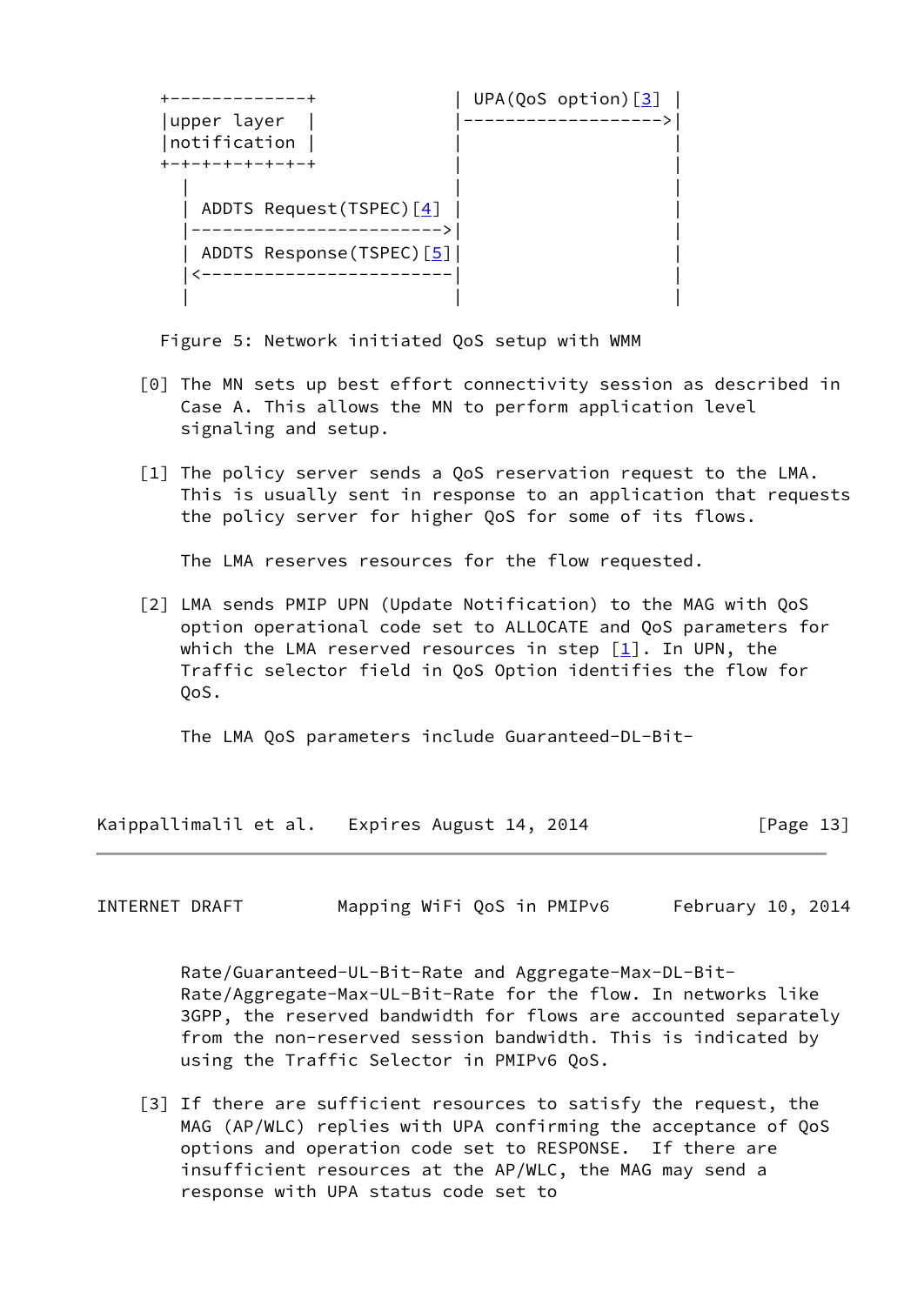CANNOT MEET OOS SERVICE REQUEST.

 The AP/WLC can police flows based on the new QoS. However, the AP/WLC does not initiate QoS reservation signaling on 802.11 because either it or the MN does not support 802.11aa.

 [4] The trigger for the MN to request QoS is an upper layer notification. This may be the result of end-to-end application signaling and setup procedures (e.g. SIP)

 The MN sends an ADDTS request with TSPEC and TCLAS identifying the flow for which QoS is requested. The TSPECs for both uplink and downlink in this request should contain the Minimum Data Rate and Peak Data Rate. The MAG maps PMIPv6 parameters obtained earlier as shown in Table 1.

 If the MN supports only WMM QoS, TCLAS is not sent. The AP/WLC may identify the flow based on connection signaling (e.g. 3GPP 23.402, WCS), most recent updates from PMIP QoS (i.e. that in message  $\lceil 3 \rceil$  above), or some combination thereof.

 [5] The AP/WLC (MAG) provisions the corresponding QoS and replies with ADDTS Response containing authorized QoS in TSPEC.

 The AP/WLC (MAG) may revise the offer to the MN based on PMIPv6 QoS reservation.

<span id="page-15-0"></span>[3.4](#page-15-0). Case D: Network Initiated Release

 QoS resources reserved for a session are released on completion of the session. When the application session completes, the policy server, or the MN may signal for the release of resources. In this use case, the network initiates the release of QoS resources.

| Kaippallimalil et al. | Expires August 14, 2014 | [Page 14] |
|-----------------------|-------------------------|-----------|
|-----------------------|-------------------------|-----------|

| INTERNET DRAFT |  | Mapping WiFi QoS in PMIPv6 | February 10, 2014 |  |
|----------------|--|----------------------------|-------------------|--|
|----------------|--|----------------------------|-------------------|--|

|            | +--------+            |                  |
|------------|-----------------------|------------------|
| キーーーーキ     | $ $ AP/WLC $ $        | +-------+        |
| $ $ MN $ $ | $\vert$ (MAG) $\vert$ | LMA              |
| キーキーーキ     | +---+----+            | <b>+---+---+</b> |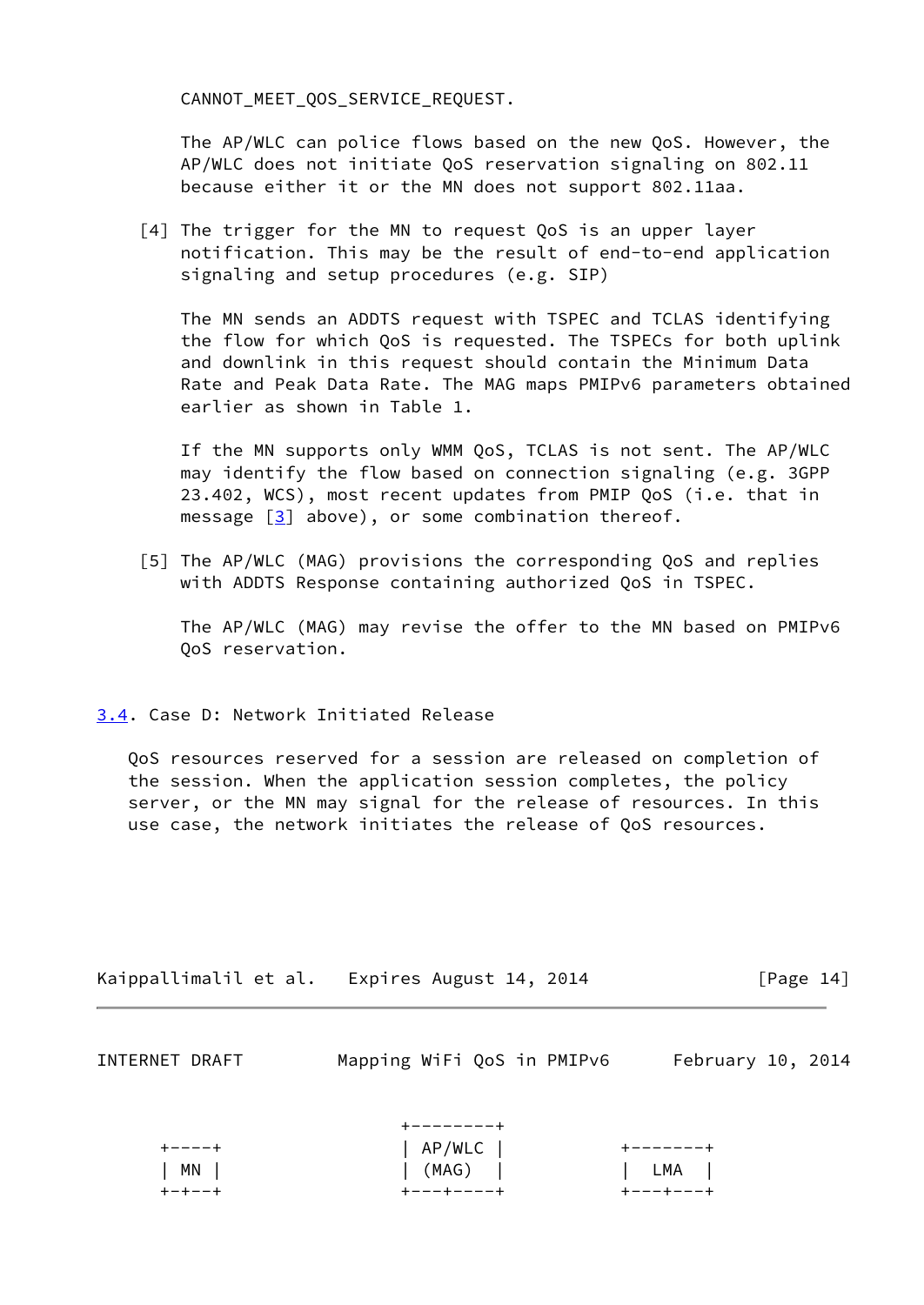

Figure 6: Network initiated QoS resource release

- [0] The MN establishes and reserves QoS resources as in use cases A, B or C. When the application session terminates, the policy server receives notification that the session has terminated.
- [1] LMA receives a policy update indicating that QoS for flow (QoSx) should be released. The LMA releases local resources associated with the flow.
- [2] LMA sends a UPN with QoS options Traffic Selector field identifying the flow for which QoS resources are to be released, and operation code set to DE-ALLOCATE. No additional LMA QoS parameters are sent.
- [3] MAG replies with UPA confirming the acceptance and operation code set to RESPONSE.
- [4] AP/WLC (MAG) releases local QoS resources associated with the flow. AP/WLC derives the corresponding 802.11 Traffic Stream from the PMIPv6 Traffic Selector. The AP sends a DELTS Request

Kaippallimalil et al. Expires August 14, 2014 [Page 15]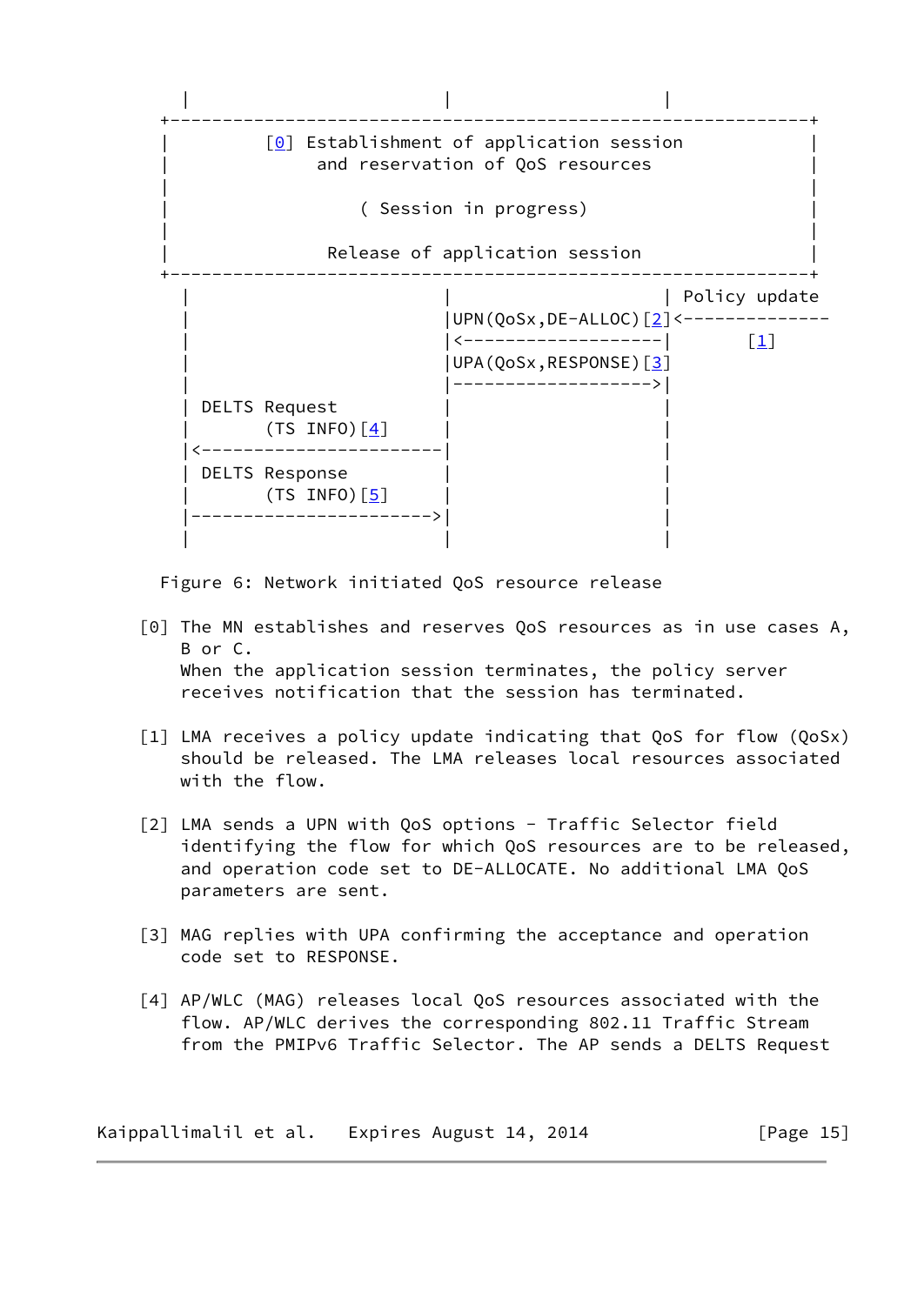<span id="page-17-1"></span>with TS INFO identifying the reseravtion.

[5] MN sends DELTS Response confirming release.

 Since the MN has completed the session, it may send a DELTS to explicitly request release QoS resources at AP. If the AP and MN are 802.11aa capable, the release of resources may also be signaled to the MN.

#### <span id="page-17-0"></span>[3.5](#page-17-0). Case E: MN Initiated Release

 QoS resources reserved for a session are released on completion of the session. When the application session completes, the policy server, or the MN may signal for the release of resources. In this use case, the network initiates the release of QoS resources.



Figure 6: Network initiated QoS resource release

[0] The MN establishes and reserves QoS resources as in use cases A,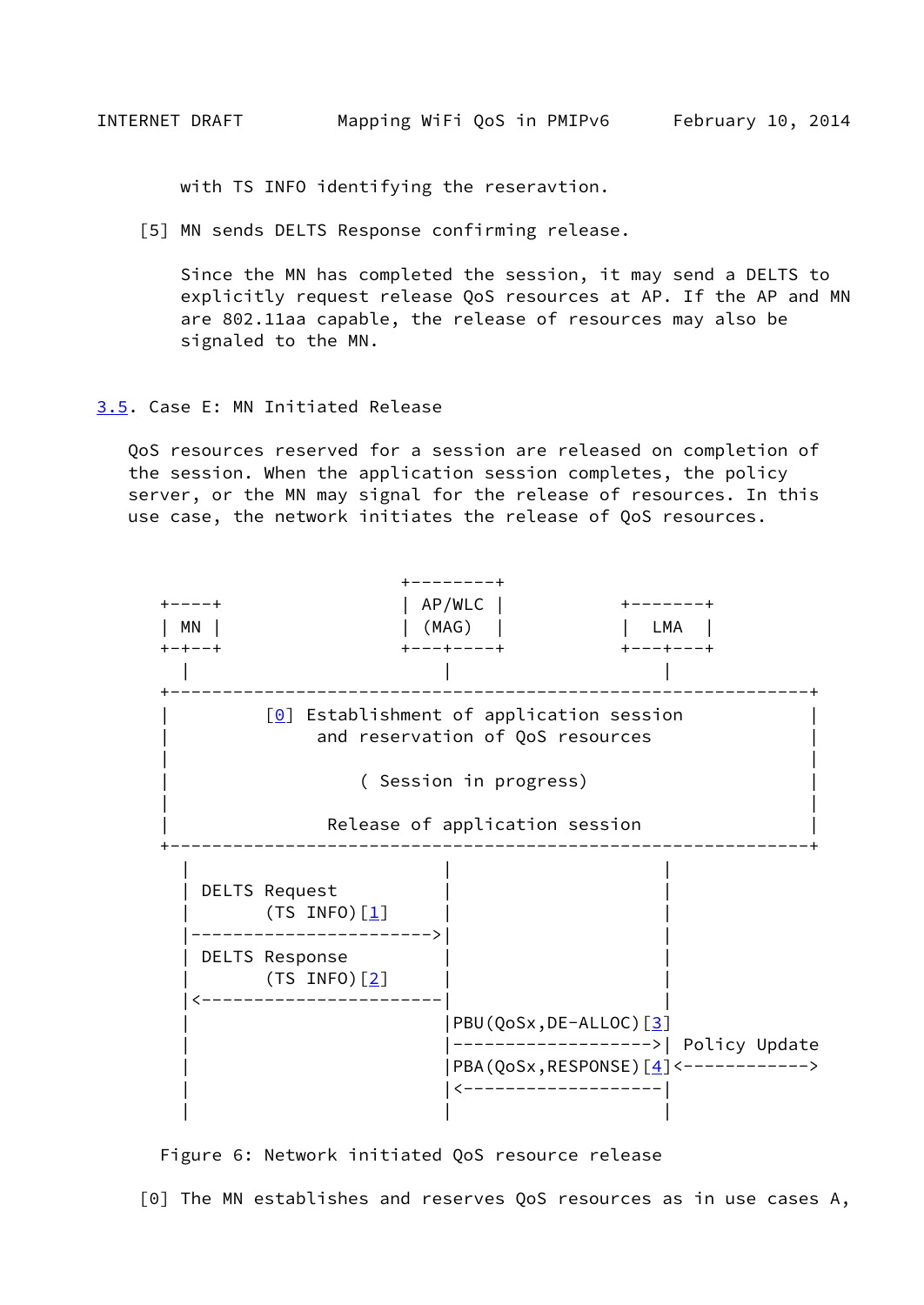Kaippallimalil et al. Expires August 14, 2014 [Page 16]

<span id="page-18-1"></span>INTERNET DRAFT Mapping WiFi QoS in PMIPv6 February 10, 2014

 When the application session terminates, the MN prepares to release QoS resources.

- [1] MN releases its own internal resources and sends a DELTS Request to the AP/WLC with TS (Traffic Stream) INFO.
- [2] AP/WLC receives the DELTS request, releases local resources and responds to MN with a DELTS response.
- [3] AP/WLC (MAG) initiates a PBU with Traffic Selector constructed from TCLAS and PMIPv6 QoS parameters from TSPEC (QoSx) as shown in Table 1.
- $\lceil 4 \rceil$  LMA receives the PBU, releases local resources and informs policy server. The LMA then responds with a PBA.

<span id="page-18-0"></span>[3.6](#page-18-0). Service Guarantees in 802.11

 The GBR - Guaranteed Bit Rate in mobile networks are used to request and commit resources in the network for providing the bandwidth requested. In 802.11 networks, a random backoff timer based on the access class only provides priority access to a shared medium. These mappings and recommendations allow the AP to schedule resources in a fair manner based on subscribed QoS and application request/policy server interaction.

 However, there are no guaranteed or committed resources in the 802.11 network - only prioritization that gives better opportunity for frames to compete for a shared medium.

 It should also be noted that unlike mobile networks which inform the MN about QoS for established or modified connections (bearers), there is no means for an MN in 802.11 networks to find out the QoS that a policy server requests to be granted. Thus, the application in MN should make its determination to downgrade a request based on SDP and media parameters to downgrade to a lower quality.

<span id="page-18-2"></span>[4](#page-18-2). Mapping of QoS Parameters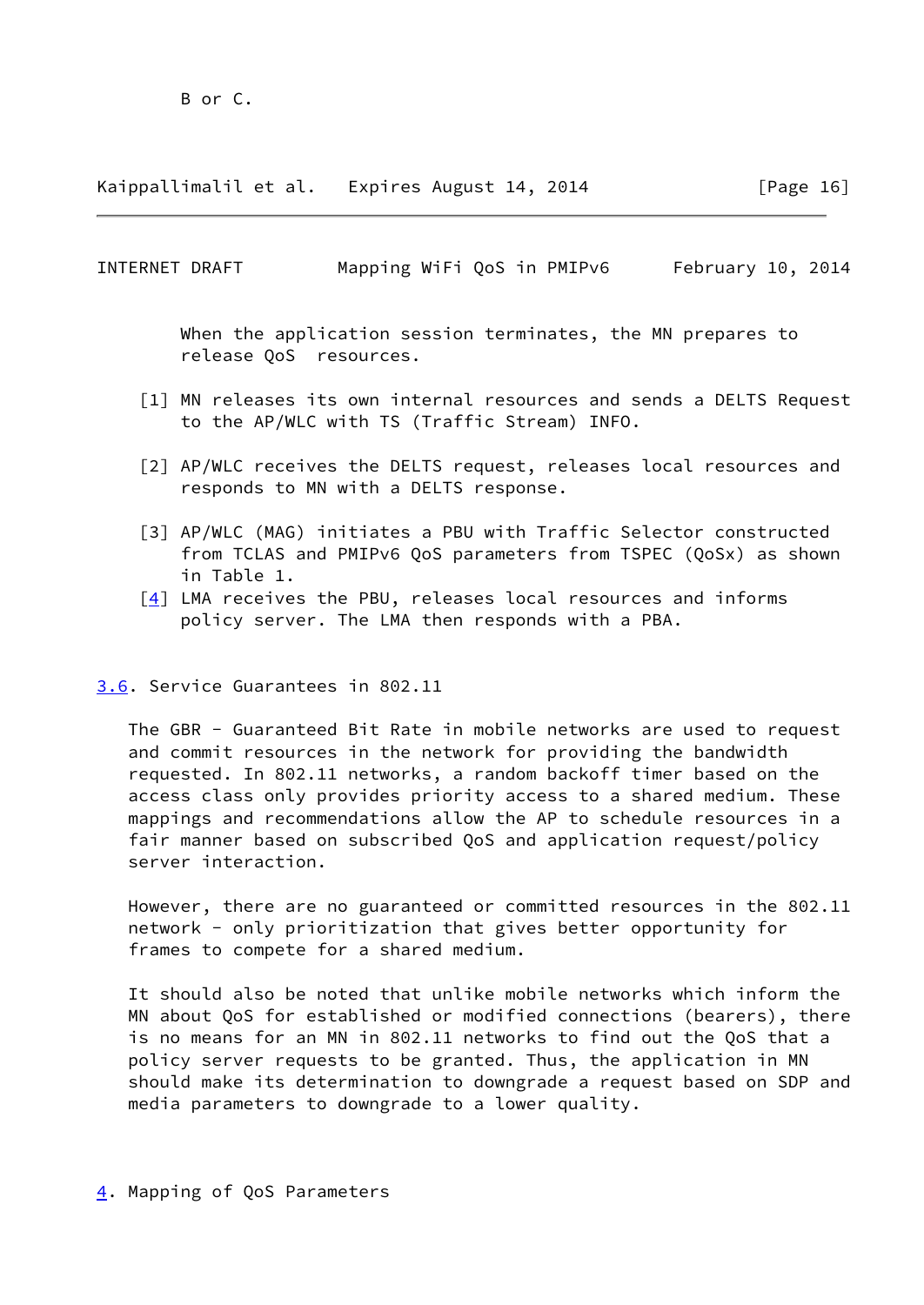This section outlines the handling of QoS parameters between 802.11 and PMIP QoS. 802.11 QoS reservations are made for an MN's data frames. PMIP QoS provisioning on the other hand is for IP sessions and flows. Parameters in PMIP QoS and 802.11 also need to be mapped according to the recommendations below.

Kaippallimalil et al. Expires August 14, 2014 [Page 17]

<span id="page-19-1"></span>INTERNET DRAFT Mapping WiFi QoS in PMIPv6 February 10, 2014

#### <span id="page-19-0"></span>[4.1](#page-19-0) Connection Mapping

 TSPEC in 802.11 is used to reserve QoS for a traffic stream (MN MAC, TS(Traffic Stream) id). The QoS reservation is for 802.11 frames associated with an MN's MAC address. TCLAS element with Classifier 1 (TCP/UDP Parameters) should be used to identify a flow. The flow definition should use the specification in [[PMIP-QoS\]](#page-2-2) Traffic Selector. Thus, there is a one-to-one mapping between the TCLAS defined flow and that in Traffic Selector.

 When an 802.11 QoS reservation is complete, it is identified by a Traffic Stream (TS) identifier. This corresponds to the flow in PMIPv6 Traffic Selector, and identified in TCLAS. For releasing QoS resources identified by a PMIPv6 Traffic selector, the AP/WLC uses the above relationship to determine the corresponding TS identifier to be sent in the DELTS request.

 If the MN or AP/WLC is not able to convey TCLAS, the AP/WLC should use out of band methods to determine the IP flow for which QoS is requested. This includes correlation with connection signaling protocols (e.g. 3GPP 23.402 WCS) and Traffic Selector in most recent PMIP QoS updates.

## <span id="page-19-2"></span>[4.2](#page-19-2). QoS Class

 Table 1 contains a mapping between Access Class (WMM AC) and 802.1D in 802.11 frames, and DSCP in IP data packets. The table also provides the mapping between Access Class (WMM AC) and DSCP for use in 802.11 TSPEC and PMIP QoS reservations.

 QCI DSCP 802.1D UP WMM AC Example Services ------------------------------------------------------------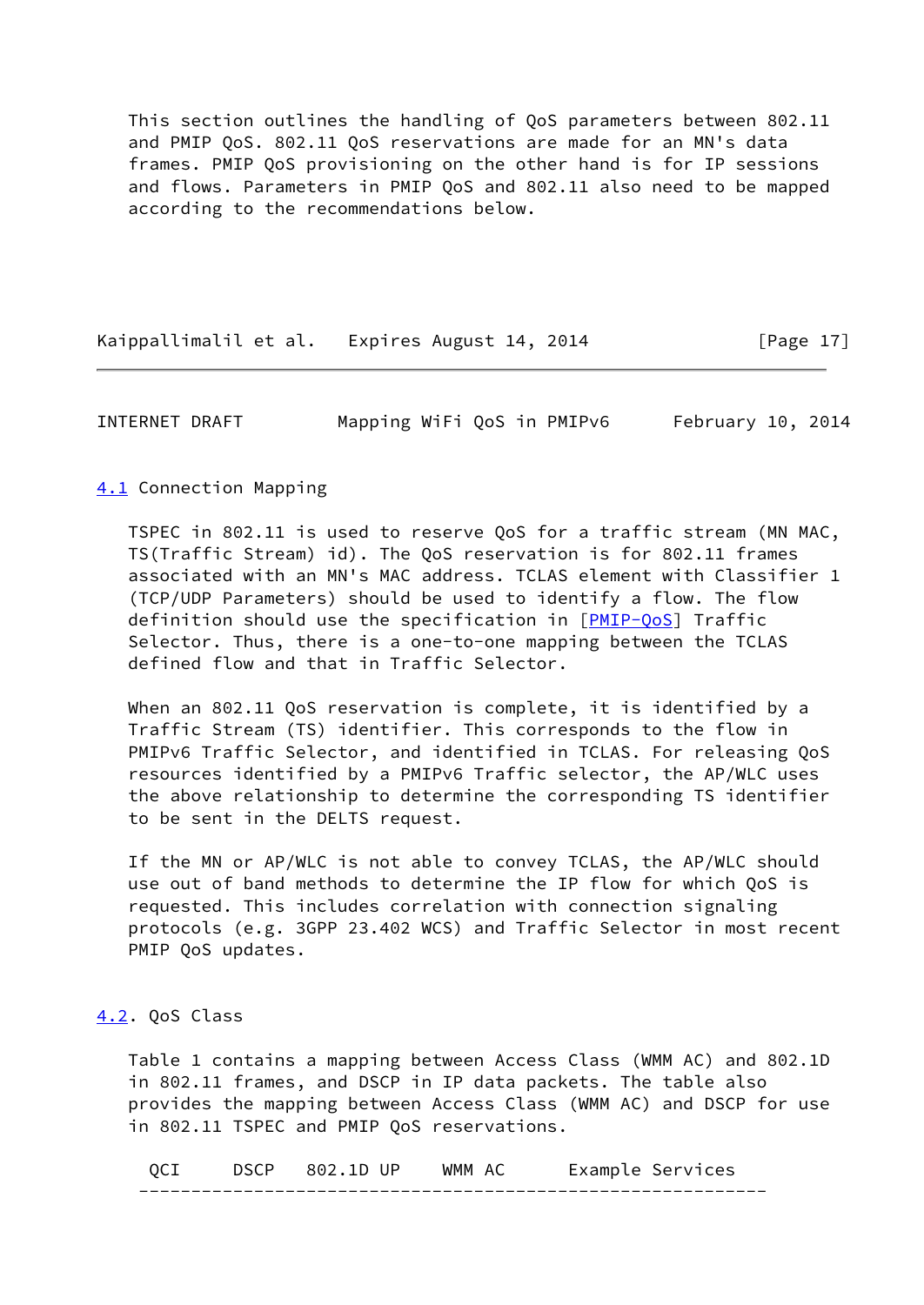|                | EF.  | 6(V0)    | 3 AC_VO | conversational voice |
|----------------|------|----------|---------|----------------------|
| $\mathfrak{D}$ | EF.  | 6(V0)    | 3 AC_VO | conversational video |
| 3              | EF.  | 6(V0)    | 3 AC_VO | real-time gaming     |
| 4              | AF41 | 5(VI)    | 2 AC_VI | buffered streaming   |
| 5              | AF31 | $4$ (CL) | 2 AC_VI | signaling            |
| 6              | AF32 | $4$ (CL) | 2 AC_VI | buffered streaming   |
|                | AF21 | 3(EE)    | 0 AC_BE | interactive gaming   |
| 8              | AF11 | 1(BE)    | 0 AC_BE | web access           |
| 9              | BE.  | 0(BK)    | 1 AC_BK | e-mail               |

Table 2: QoS Mapping between QCI/DSCP, 802.1D UP, WMM AC

 The MN tags data packets with DSCP and 802.1D UP corresponding to the application and the subscribed policy or authorization. The AP/WLC polices sessions and flows based on these values and the QoS policy

|  | Kaippallimalil et al. Expires August 14, 2014 | [Page 18] |
|--|-----------------------------------------------|-----------|
|--|-----------------------------------------------|-----------|

<span id="page-20-1"></span>

| INTERNET DRAFT |  | Mapping WiFi QoS in PMIPv6 | February $10, 2014$ |
|----------------|--|----------------------------|---------------------|
|----------------|--|----------------------------|---------------------|

for the MN.

 For QoS reservations, TSPEC use WMM AC values and PMIP QoS uses corresponding DSCP values in Traffic Selector. 802.11 QoS Access Class AC\_VO, AC\_VI are used for QoS reservations. AC\_BE, AC\_BK should not be used in reservations.

#### <span id="page-20-0"></span>[4.3](#page-20-0). Bandwidth

 There are bandwidth parameters that need to be mapped for admission controlled flows and others for non-admission controlled flows.

Non-Admission Controlled Flows:

 Flows and sessions that do not need QoS reservation have no need for equivalent mapping for 802.11. These sessions and flows are policed by the AP/WLC to ensure that QoS policy obtained initially (during MN authorization) or dynamically over PMIP QoS is not exceeded by the MN.

 All connection sessions of the MN should not in total exceed Per- MN-Agg-Max-DL-Bit-Rate and Per-MN-Agg-Max-UL-Bit-Rate in the downlink and uplink directions respectively. The non-admission controlled flows of a single connectivity session of an MN should not exceed Per-Session-Agg-Max-DL-Bit-Rate and Per-Session-Agg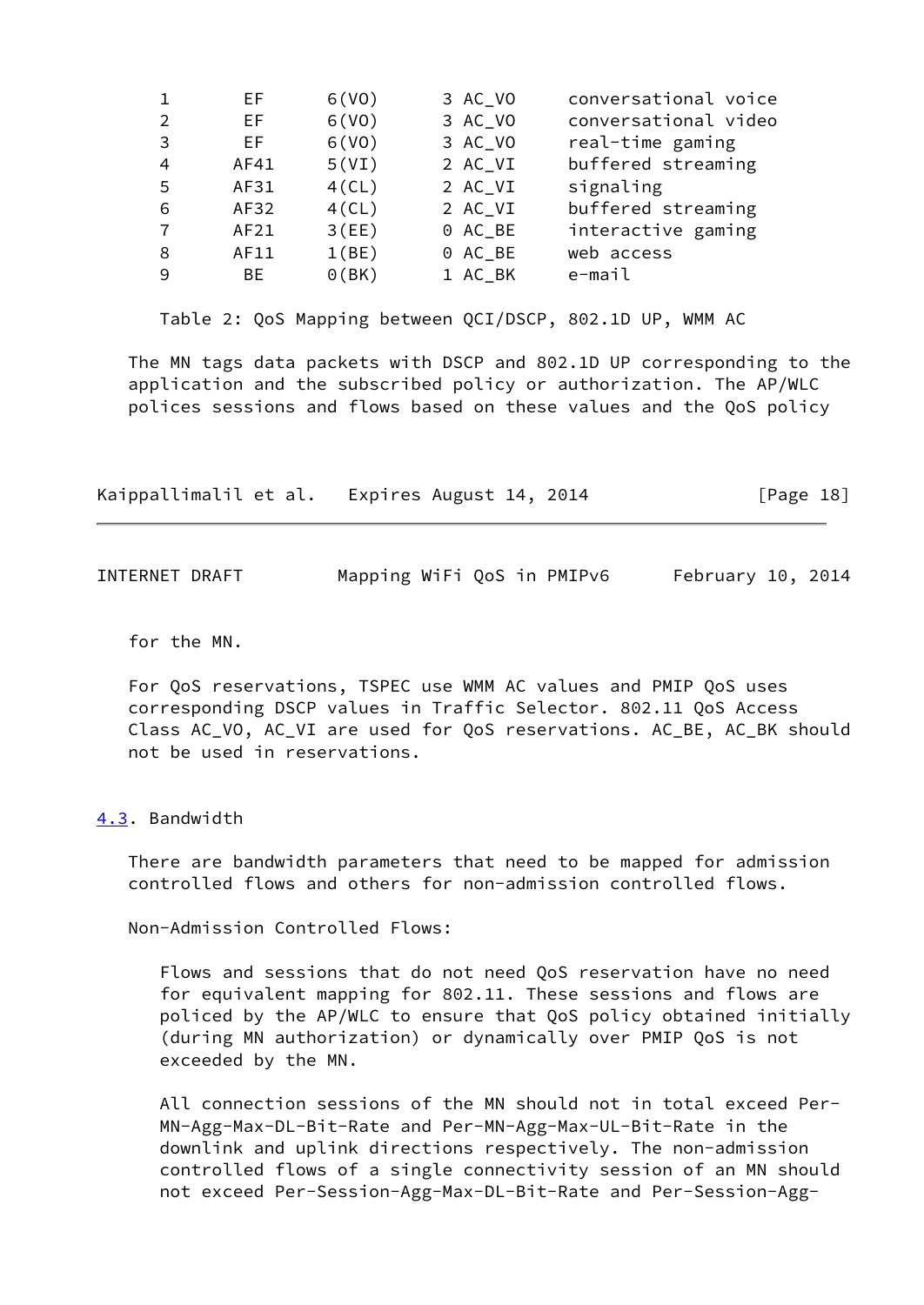Max-UL-Bit-Rate in the downlink and uplink directions respectively.

Admission Controlled Flows:

 For flows that require reservation, the 802.11 Minimum Data Rate should be equal to Guaranteed Bit Rate (GBR). If the MN requests Minimum Data Rate in ADDTS greater than GBR, then AP/WLC should reject the admission request in ADDTS Response.

Kaippallimalil et al. Expires August 14, 2014 [Page 19]

<span id="page-21-0"></span>INTERNET DRAFT Mapping WiFi QoS in PMIPv6 February 10, 2014

| AP/WLC(MAG) <--> LMA PMIPv6<br>MN $\leftarrow-> AP/WLC(802.11)$                                                    |
|--------------------------------------------------------------------------------------------------------------------|
| Minimum Data Rate, DL<br>Minimum Data Rate, UL<br>Mean Data Rate UL/DL<br>Peak Data Rate, DL<br>Peak Data Rate, UL |

 NOTE[a] AP/WLC may derive Mean Data Rate from Minimum and Maximum Data Rates. There is no equivalent parameter in PMIP QoS.

Table 3: Bandwidth Parameters for Admission Controlled Flows

 During the QoS reservation procedure, if the MN requests Minimum Data Rate, or other parameters in excess of values authorized in PMIP QoS, the AP/WLC should deny the request in ADDTS Response. Bandwidth of admission controlled flows are policed according to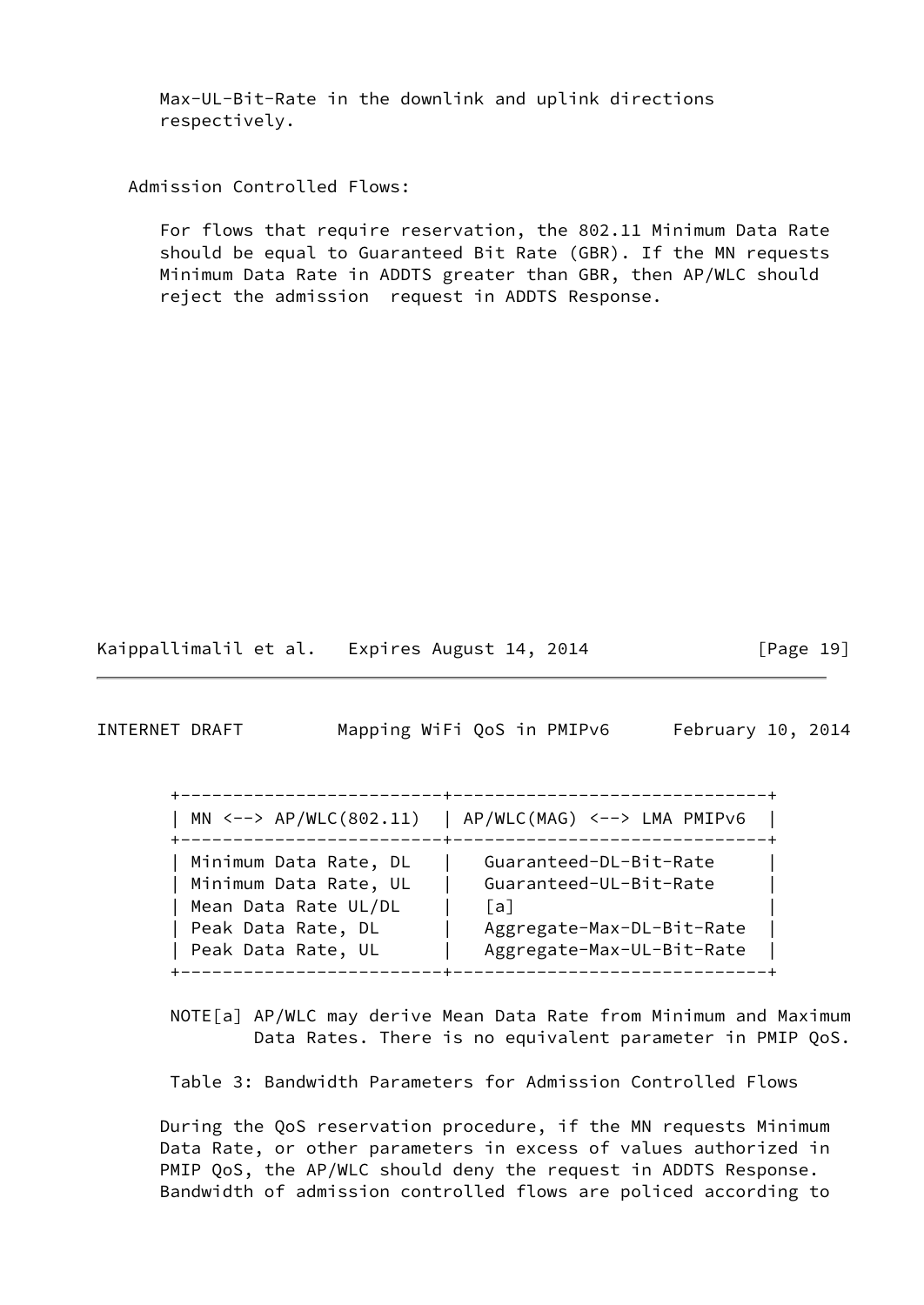the mappings in Table 2.

<span id="page-22-0"></span>[4.4](#page-22-0). Preemption Priority

 Mobile networks with resource reservation configure ARP (Allocation Retention Priority) during authorization and it is obtained in [PMIP QoS]. There is no corresponding configuration in 802.11 QoS. However, the AP/WLC may use ARP to determine priority during call setup and vulnerability to release of reserved QoS resources.

 Parameter Allocation-Retention-Priority and sub fields of Priority, Preemption-Capability and Preemption-Vulnerability are used as defined in [[PMIP-QoS\]](#page-2-2).

 When a new ADDTS request for reservation of QoS resources arrives, if there is sufficient free resources, the AP/WLC proceeds to allocate it. If there are insufficient resources, the AP/WLC may preempt existing calls based on the Preemption-Capability of the new call and Preemption-Vulnerability of established calls.

 If the AP/WLC determines that an established flow with reserved resources should be released, the AP/WLC should inform the MN using ADDTS (802.11aa) and signal the LMA with a revised QoS reservation in PBU/PBA.

<span id="page-22-1"></span>[5](#page-22-1). Security Considerations

Kaippallimalil et al. Expires August 14, 2014 [Page 20]

<span id="page-22-3"></span>INTERNET DRAFT Mapping WiFi QoS in PMIPv6 February 10, 2014

 This document describes mapping of 3GPP QoS profile and parameters to IEEE 802.11 QoS parameters. No security concerns are expected as a result of using this mapping.

<span id="page-22-2"></span>[6](#page-22-2). IANA Considerations

No IANA assignment of parameters are required in this document.

<span id="page-22-4"></span>[7](#page-22-4). References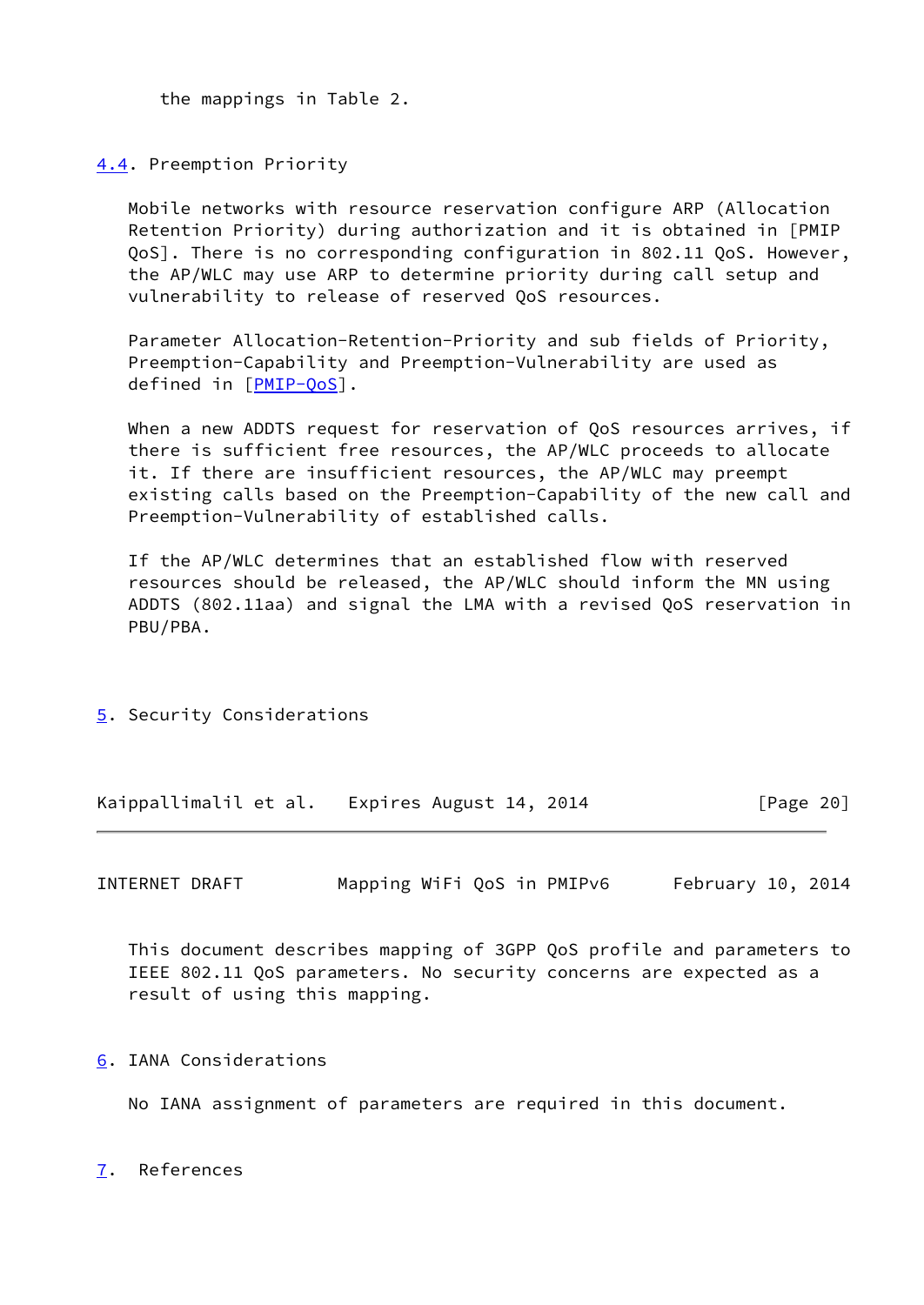#### <span id="page-23-0"></span>[7.1](#page-23-0). Normative References

- [KEYWORDS] Bradner, S., "Key words for use in RFCs to Indicate Requirement Levels", [BCP 14](https://datatracker.ietf.org/doc/pdf/bcp14), [RFC 2119](https://datatracker.ietf.org/doc/pdf/rfc2119), March 1997.
- [RFC1776] Crocker, S., "The Address is the Message", [RFC 1776,](https://datatracker.ietf.org/doc/pdf/rfc1776) April 1 1995.
- [TRUTHS] Callon, R., "The Twelve Networking Truths", [RFC 1925](https://datatracker.ietf.org/doc/pdf/rfc1925), April 1 1996.

<span id="page-23-1"></span>[7.2](#page-23-1). Informative References

- [EVILBIT] Bellovin, S., "The Security Flag in the IPv4 Header", [RFC 3514,](https://datatracker.ietf.org/doc/pdf/rfc3514) April 1 2003.
- [RFC5513] Farrel, A., "IANA Considerations for Three Letter Acronyms", [RFC 5513](https://datatracker.ietf.org/doc/pdf/rfc5513), April 1 2009.
- [RFC5514] Vyncke, E., "IPv6 over Social Networks", [RFC 5514,](https://datatracker.ietf.org/doc/pdf/rfc5514) April 1 2009.
- [PMIP-QoS] Liebsch, et al., "Quality of Service Option for Proxy Mobile IPv6", [draft-ietf-netext-pmip6-qos-11](https://datatracker.ietf.org/doc/pdf/draft-ietf-netext-pmip6-qos-11), Feb 2014.
- [WMM 1.2.0] Wi-Fi Multimedia Technical Specification (with WMM-Power Save and WMM-Admission Control) Version 1.2.0
- [802.11aa] Wireless LAN Medium Access Control (MAC) and Physical Layer (PHY) Specification, Amendment 2: MAC Enhancements for Robust Audio Video Streaming, IEEE 802.11aa-2012.
- <span id="page-23-3"></span> $[802.11-2012]$  802.11-2012 - IEEE Standard for Information technology--Telecommunications and information exchange between

| Kaippallimalil et al. | Expires August 14, 2014 | [Page 21] |
|-----------------------|-------------------------|-----------|
|-----------------------|-------------------------|-----------|

<span id="page-23-2"></span>INTERNET DRAFT Mapping WiFi QoS in PMIPv6 February 10, 2014

 systems Local and metropolitan area networks--Specific requirements Part 11: Wireless LAN Medium Access Control (MAC) and Physical Layer (PHY) Specifications

[GSMA-IR34]Inter-Service Provider Backbone Guidelines 5.0, 22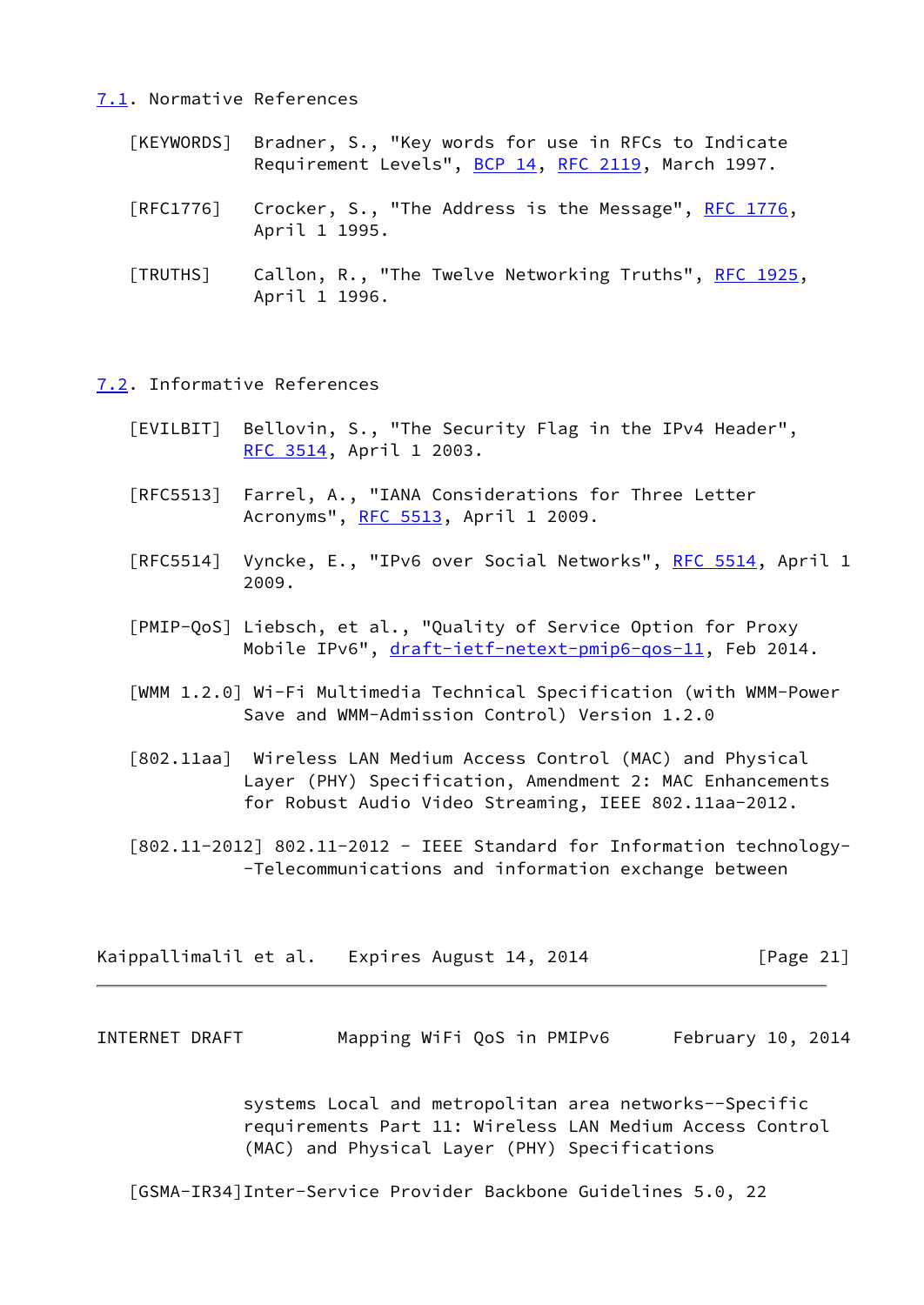December 2010

- [RFC 2211] Wroclawski, J., "Specification of the Controlled Load Quality of Service", [RFC 2211](https://datatracker.ietf.org/doc/pdf/rfc2211), September 1997.
- [RFC 2212] Shenker, S., Partridge, C., and R. Guerin, "Specification of Guaranteed Quality of Service", [RFC 2212](https://datatracker.ietf.org/doc/pdf/rfc2212), September 1997.
- [RFC 2216] Shenker, S., and J. Wroclawski, "Network Element QoS Control Service Specification Template", [RFC 2216,](https://datatracker.ietf.org/doc/pdf/rfc2216) September 1997.
- [TS23.107] Quality of Service (QoS) Concept and Architecture, Release 10, 3GPP TS 23.107, V10.2.0 (2011-12).
- [TS23.207] End-to-End Quality of Service (QoS) Concept and Architecture, Release 10, 3GPP TS 23.207, V10.0.0 (2011- 03).
- <span id="page-24-2"></span> [TS23.402] Architecture Enhancements for non-3GPP accesses(Release 12), 3GPP TS 23.402, V12.2.0 (2013-09).
- <span id="page-24-1"></span> [TS23.203] Policy and Charging Control Architecture, Release 11, 3GPP TS 23.203, V11.2.0 (2011-06).
- [TS29.212] Policy and Charging Control over Gx/Sd Reference Point, Release 11, 3GPP TS 29.212, V11.1.0 (2011-06).
- [TS29.273] 3GPP EPS AAA interfaces(Release 12), 3GPP TS 29.273 v12.1.0 (2013-09)

Authors' Addresses

 John Kaippallimalil 5340 Legacy Drive, Suite 175 Plano, Texas 75024

E-Mail: john.kaippallimalil@huawei.com

Kaippallimalil et al. Expires August 14, 2014 [Page 22]

<span id="page-24-0"></span>INTERNET DRAFT Mapping WiFi QoS in PMIPv6 February 10, 2014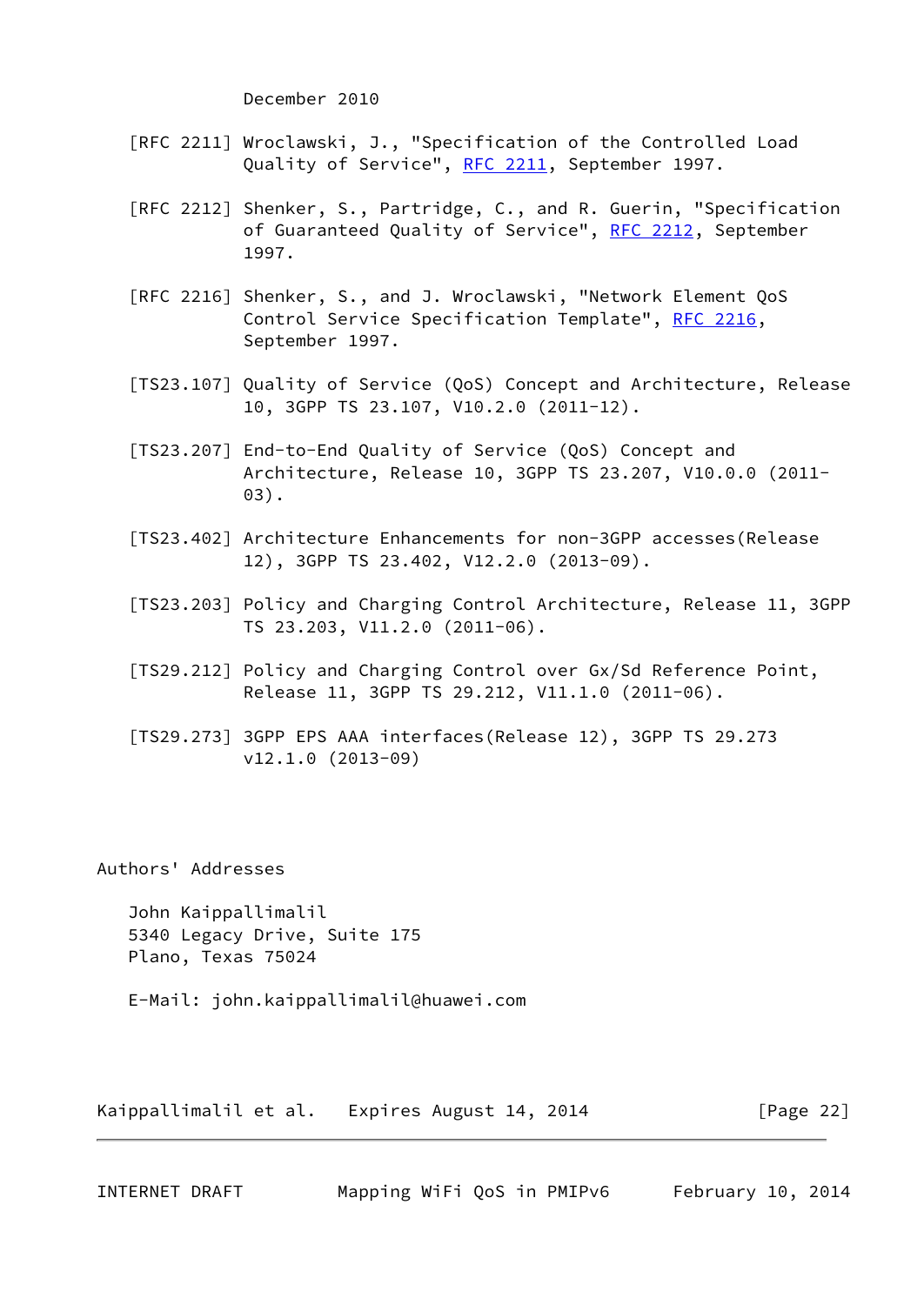Rajesh Pazhyannur 170 West Tasman Drive San Jose, CA 95134

E-Mail: rpazhyan@cisco.com

 Parviz Yegani 1194 North Mathilda Ave. Sunnyvale, CA 94089-1206

E-Mail: pyegani@juniper.net

Appendix A: QoS in 802.11, PMIPv6 and 3GPP Networks

<span id="page-25-0"></span>[A.1](#page-25-0). QoS in IEEE 802.11 Networks

IEEE 802.11-2012  $[802.11-2012]$  $[802.11-2012]$  provides an enhancement of the MAC layer in 802.11 networks to support QoS--EDCA (Enhanced Distributed Channel Access). EDCA uses a contention based channel access method to provide differentiated, distributed access using eight different UPs (User Priorities). EDCA also defines four access categories (AC) that provide support for the delivery of traffic. In EDCA, the random back-off timer and arbitration inter-frame space is adjusted according to the QoS priority. Frames with higher priority AC have shorter random back-off timers and arbitration inter-frame spaces. Thus, there is a better chance for higher priority frames to be transmitted. The Wi-Fi Alliance has created a specification referred to as WMM (Wi-Fi Multimedia) based on above.

 The MN uses ADDTS (Add Traffic Specs) to setup QoS for a traffic stream between itself and the AP, and DELTS to delete that stream. In WMM [WMM 1.2.0], the AP advertises if admission control is mandatory for an access class. Admission control for best effort or background access classes is not recommended. The Wi-Fi Alliance has created a specification referred to as WMM-AC (Wi-Fi Multimedia Admission Control) based on the above.

# <span id="page-25-1"></span>[A.2](#page-25-1). QoS in PMIPv6 Mobility domain

 [PMIP-QoS] defines a mobility option that can be used by the mobility entities in the Proxy Mobile IPv6 domain to exchange Quality of Service parameters associated with an MN's IP flows. Using the QoS option, the local mobility anchor and the mobile access gateway can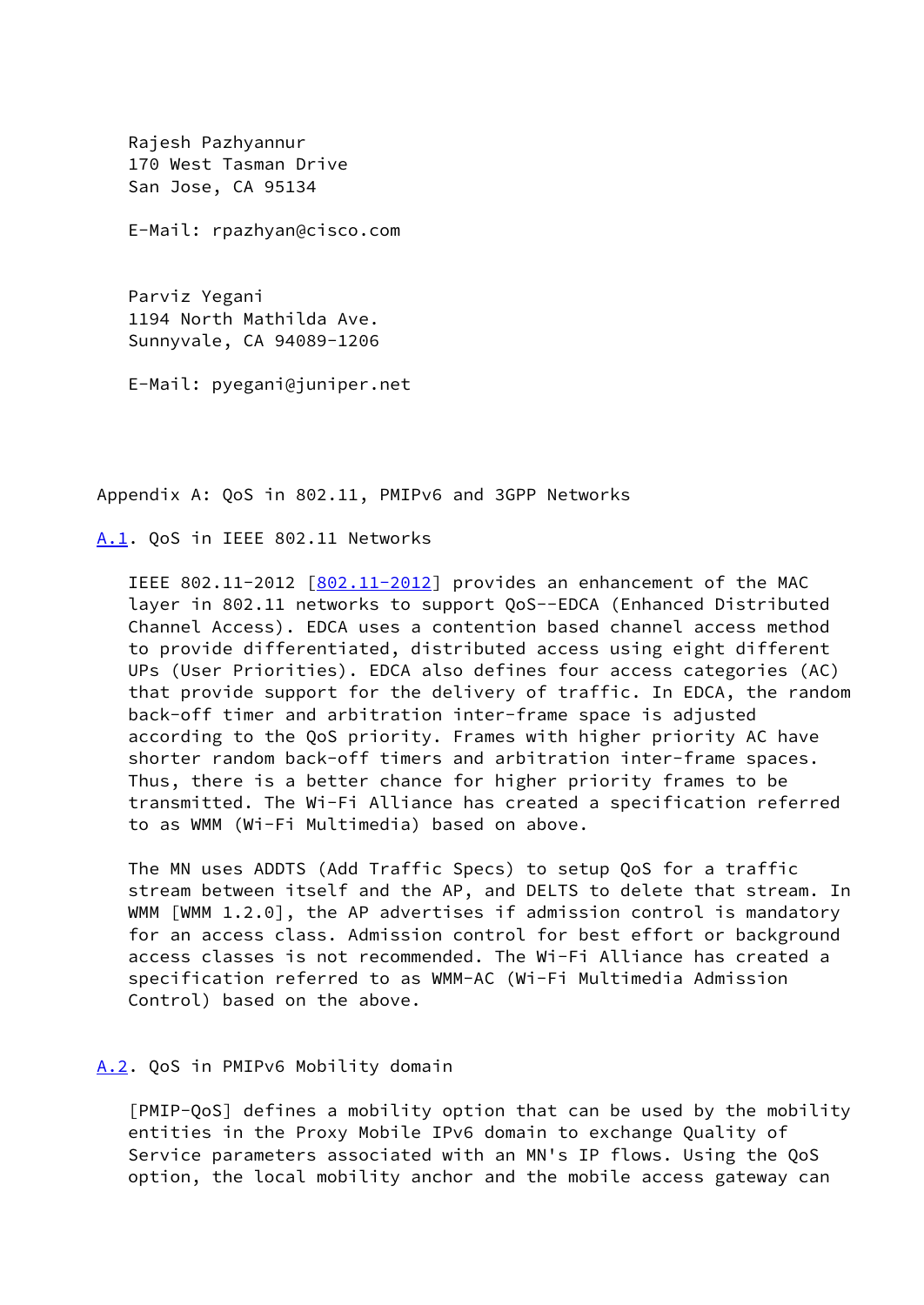<span id="page-26-1"></span>INTERNET DRAFT Mapping WiFi QoS in PMIPv6 February 10, 2014

 exchange available QoS attributes and associated values. QoS attributes include node and mobile session Aggregate Maximum Bit Rate (AMBR) for upstream and downstream, Guaranteed Bit Rate (GBR) for upstream and downstream, Maximum Bit Rate (MBR) for upstream and downstream and the Allocation Retention Priority (ARP).

 [PMIP-QoS] does not explicitly describe how the QoS signaling and QoS sub-options map into corresponding signaling and parameters in the 802.11 access network. This mapping and the procedures in the 802.11 network to setup procedures are the focus of this document. The end to-end flow spanning 802.11 access and PMIPv6 domain and the QoS parameters in both segments are described in subsequent sections.

#### <span id="page-26-0"></span>[A.3](#page-26-0). QoS in 3GPP Networks

 3GPP has standardized QoS for EPC (Enhanced Packet Core) from Release 8 [TS 23.107]. 3GPP QoS policy configuration defines access agnostic QoS parameters that can be used to provide service differentiation in multi vendor and operator deployments. The concept of a bearer is used as the basic construct for which the same QoS treatment is applied for uplink and downlink packet flows between the MN (host) and gateway [\[TS23.402](#page-24-2)]. A bearer may have more than one packet filter associated and this is called a Traffic Flow Template (TFT). The IP five tuple (IP source address, port, IP destination, port, protocol) identifies a flow.

 The access agnostic QoS parameters associated with each bearer are QCI (QoS Class Identifier), ARP (Allocation and Retention Priority), MBR (Maximum Bit Rate) and optionally GBR (Guaranteed Bit Rate). QCI is a scalar that defines packet forwarding criteria in the network. Mapping of QCI values to DSCP is well understood and GSMA has defined standard means of mapping between these scalars [GSMA-IR34].

 The use cases in subsequent sections use 3GPP policy along with PMIP QoS for provisioning of QoS in the 802.11 network. However, this is exemplary and alternative policy architectures may be used in practice.